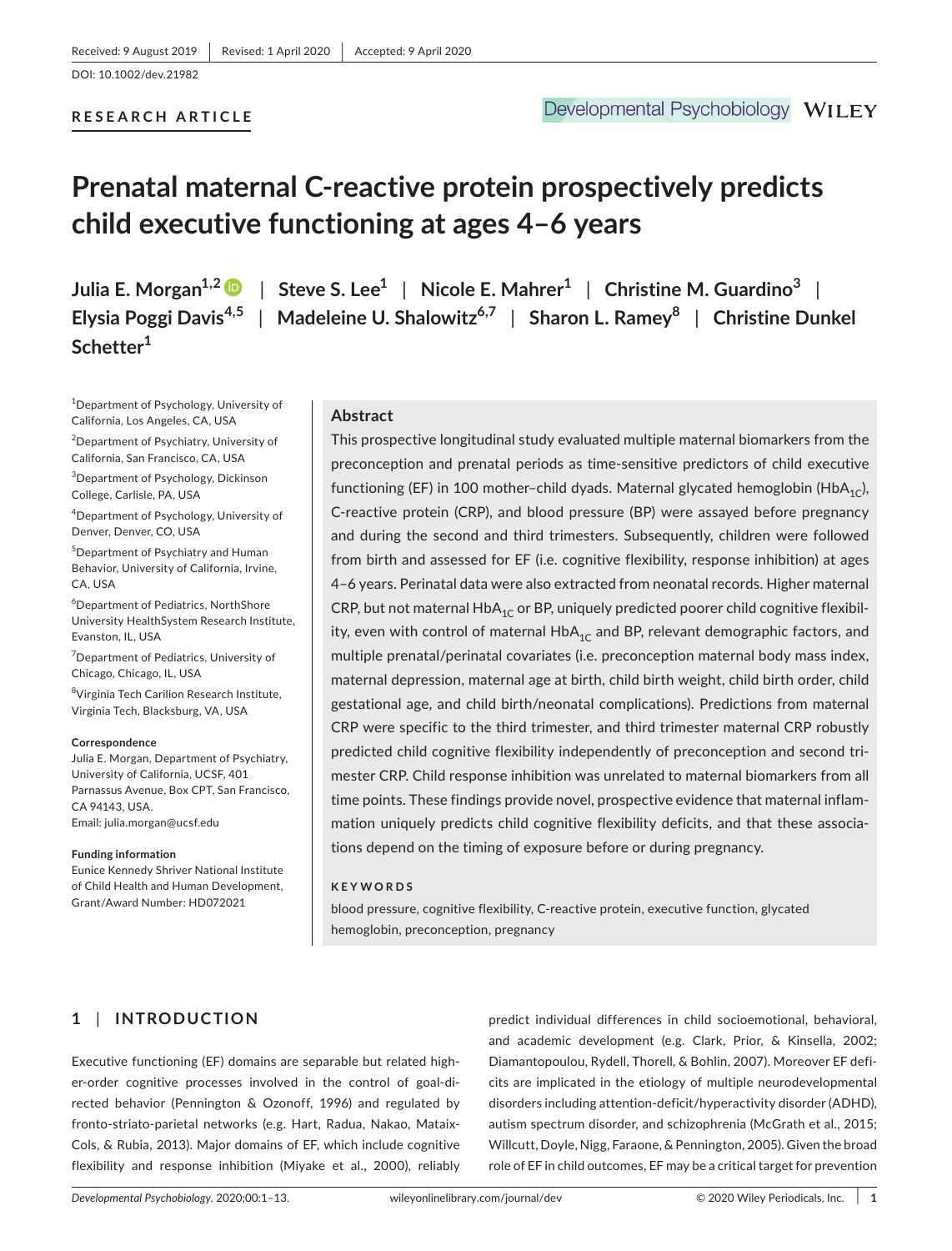**2**  $\frac{2}{\sqrt{15}}$  **WII** FY-Developmental Psychobiology **ADDETER MORGAN ET AL.** 

studies to promote healthy child development. Additionally, various programs and activities (e.g. cognitive training, school-based curricula, exercise) may improve EF development in young children who are already exhibiting early deficits (Diamond, 2012; Diamond & Lee, 2011), suggesting that EF may be a modifiable risk factor. Thus, improved understanding of well-defined predictors of individual differences in EF would critically inform prevention efforts across major domains of psychopathology and psychosocial functioning.

Maternal physical health during pregnancy is crucial to offspring neurodevelopment. In particular, there is growing evidence that prenatal exposure to maternal inflammation is a biologically plausible risk factor for EF deficits. In addition to predicting offspring cognitive impairments more broadly (van der Burg et al., 2016; Jonakait, 2007), prenatal maternal inflammation is associated with specific EF dimensions (Brown et al., 2009; Graham et al., 2018; Rudolph et al., 2018). For example, higher maternal concentrations of the pro-inflammatory cytokine interleukin-6 during pregnancy prospectively predicted poorer child impulse control at age 24 months (Graham et al., 2018). Additionally, exposure to maternal infections during pregnancy predicted poorer cognitive flexibility in adults with schizophrenia (Brown et al., 2009). Prenatal maternal inflammation is also associated with neurodevelopmental disorders that are characterized by EF deficits, such as autism and schizophrenia (Brown et al., 2014; van der Burg et al., 2016; Canetta et al., 2014). Notably, the association of prenatal maternal inflammation and offspring EF includes exposure to both acute inflammation (e.g. maternal infections; e.g. Brown et al., 2009; Meyer, 2014) and chronic, low-grade inflammation such as persistently elevated pro-inflammatory cytokine and C-reactive protein (CRP) levels associated with maternal obesity (e.g. Brown et al., 2014). Finally, experimental evidence suggests that causal effects of prenatal inflammation on child EF are biologically plausible. For example, in non-human primates, in utero exposure to maternal pro-inflammatory response induced postnatal structural abnormalities in brain regions that modulate EF (i.e. prefrontal cortex; Short et al., 2010). Thus, given growing evidence for biologically plausible and potentially causal associations between prenatal exposure to maternal inflammation and child EF, maternal inflammation is a likely precursor to individual differences in child EF.

Prenatal exposure to adverse maternal metabolic conditions including gestational diabetes and hypertension is also associated with broad cognitive deficits in children (e.g. lower IQ; e.g. Adane, et al., 2016; Krakowiak et al., 2012; Tuovinen, Eriksson, Kajantie, & Räikkönen, 2014). Moreover there is preliminary evidence that maternal gestational diabetes and hypertension specifically predict child EF deficits (Bolanos, Matute, Ramirez-Duenas Mde, & Zarabozo, 2015; Wade & Jenkins, 2016). For example, in a community sample recruited immediately after the birth of the child, retrospectively reported prenatal hypertension negatively predicted an EF composite calculated from cognitive flexibility and response inhibition in preschool-aged children (Wade & Jenkins, 2016). Although not fully understood, maternal hyperglycemia and inflammation as well as fetal hypoxia and oxidative stress, among other factors, are plausible mechanisms underlying the effects of gestational diabetes

and hypertension on child outcomes (Adane, et al., 2016; Ornoy, Reece, Pavlinkova, Kappen, & Miller, 2015; Tuovinen et al., 2014). Thus, in addition to maternal inflammation, maternal diabetes and hypertension during pregnancy are potential precursors to individual differences in child EF.

Despite growing evidence for prenatal metabolic conditions and inflammation as precursors to child EF development, critical aspects of these associations require clarification. First, because gestational diabetes, hypertension, and inflammation may be intercorrelated (e.g. Hedderson & Ferrara, 2008; Qiu, Sorensen, Luthy, & Williams, 2004; Smith et al., 2005), it is unclear *which* maternal physiological factors most affect child neurodevelopment. It is also unclear if these maternal factors predict child cognitive deficits specifically or are sensitive to child cognitive deficits via shared variance with potential confounds or correlates including pre-pregnancy maternal obesity (Adane, Mishra, & Tooth, 2016; van der Burg et al., 2016; Christian & Porter, 2014; Mina et al., 2016), prenatal maternal depression (e.g. Deave, Heron, Evans, & Emond, 2008; Kozhimannil, Pereira, & Harlow, 2014), maternal demographic factors (e.g. socioeconomic status; e.g. Hackman, Farah, & Meaney, 2010), parity (e.g. Baker et al., 2008), preterm birth (e.g. Aarnoudse-Moens, Weisglas-Kuperus, van Goudoever, & Oosterlaan, 2009; Sibai et al., 2000), low birth weight (e.g. Burnett et al., 2015; Camerota, Willoughby, Cox, & Greenberg, 2015; Valero De Bernabé et al., 2004), and birth and neonatal complications (e.g. emergency cesarean sections; Scholl, Sowers, Chen, & Lenders, 2001; Wiggs, Elmore, Nigg, & Nikolas, 2016). Second, rather than employing multiple assays of metabolic or pro-inflammatory biomarkers across pregnancy, prior studies typically relied on retrospective report or medical record review of specific maternal diagnoses, which obscures inferences about *when* during pregnancy particular fetal exposures are most detrimental. Moreover pre-pregnancy maternal health is also associated with offspring cognitive outcomes (e.g. preconception diabetes; Adane et al., 2016; Adane, et al., 2016), yet no studies have directly compared preconception versus prenatal maternal health factors in prediction of child cognitive functioning. Identifying potential "sensitive periods" could critically inform the timing of interventions to promote maternal health directly and indirectly improve child neurodevelopment. Thus, to meaningfully clarify the specificity of maternal metabolic conditions and inflammation to child neurodevelopment, predictive models must simultaneously evaluate multiple maternal biomarkers with stringent control of prenatal/perinatal risk factors, and directly compare the relative influence of maternal biomarkers from preconception and across pregnancy.

# **1.1** | **Aims**

To review, whereas exposure to maternal metabolic conditions and inflammation are biologically plausible risk factors for child EF deficits, their unique associations with child EF are unknown. Moreover it is also unclear if the timing of these risk factors (i.e. before, early, or later in pregnancy) differentially affect offspring development. The current study combined intensive prospective measurement of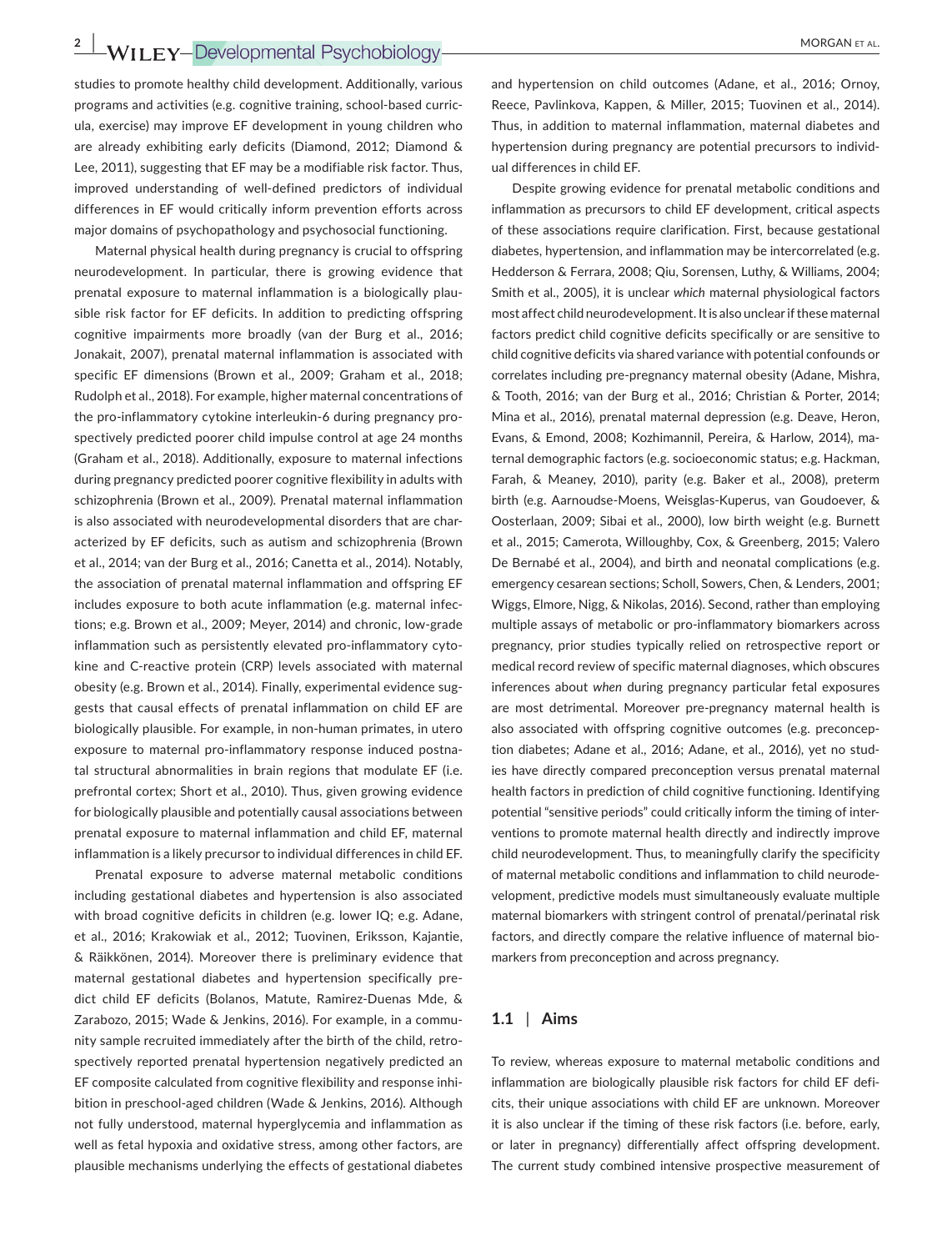|                               | % of sample                     |                                        | $M(SD)$ , range           |
|-------------------------------|---------------------------------|----------------------------------------|---------------------------|
| Child sex (female)            | 59                              | Child birth order                      | $1.62(0.76), 1 - 4$       |
| Child race-ethnicity:         |                                 | Maternal age at child birth            | 28.67 (5.66), 19-43       |
| African-American/Black        | 18                              | Maternal education, years              | 12.67, (3.40), 6-20       |
| Non-Hispanic White            | 26                              | Preconception maternal BMI             | 29.76 (7.58), 16.66-56.22 |
| Latino or Hispanic White      | 52                              | Preconception HbA <sub>1C</sub> , %    | $5.36(0.49), 4.10-6.20$   |
| Multiracial                   | $\overline{4}$                  | Second trimester HbA <sub>1C</sub> , % | 4.83 (0.54), 3.80-6.50    |
| Child language (Spanish)      | 21                              | Third trimester HbA <sub>1C</sub> , %  | $5.06(0.68), 3.60 - 6.60$ |
| Study site:                   |                                 | Preconception CRP, mg/L                | 4.48 (4.06), 0.20-14.80   |
| North Carolina                | 8                               | Second trimester CRP, mg/L             | 8.01 (4.83), 0.70-24.40   |
| Washington, DC                | 17                              | Third trimester CRP, mg/L              | 6.94 (4.25), 0.10-20.10   |
| Lake County, IL               | 75                              | Preconception systolic BP, mmHg        | 110.19 (9.67), 79-142     |
| Marital status (married)      | 48                              | Second trimester systolic BP, mmHg     | 107.39 (10.13), 87-135    |
| Birth/neonatal complications  | 17                              | Third trimester systolic BP, mmHg      | 110.64 (9.89), 89-133     |
|                               | M (SD), range                   | Preconception diastolic BP, mmHg       | 69.69 (8.47), 52-89       |
| Child age, years              | $5.15(0.48)$ ,<br>$4.31 - 6.26$ | Second trimester diastolic BP, mmHg    | 65.30 (8.46), 48-83       |
| Household income, \$          | 66,363 (63,027),<br>265-350,000 | Third trimester diastolic BP, mmHg     | 66.40 (8.29), 49-87       |
| Child birth weight, grams     | 3249.06 (533.94),<br>1247-4564  | Preconception maternal EPDS            | 4.75 (4.32), 0-18         |
| Child gestational age, weeks  | 38.73 (1.99), 28-42             | Second trimester maternal CESD         | 16.63 (4.55), 10-22       |
| Cognitive Flexibility T-score | 50.14 (10.55), 15-71            | Third trimester maternal CESD          | 16.85 (5.36), 10-35       |
| Response Inhibition T-score   | 51.52 (9.52), 14-74             |                                        |                           |

*Note: Median household income = \$41,600; BMI = body mass index; HbA<sub>1C</sub> = glycated hemoglobin; CRP = C-reactive protein; BP = blood pressure;* EPDS = total score on the Edinburgh Postnatal Depression Scale; CESD = total score on the Center for Epidemiological Studies Depression Inventory.

maternal health before and during pregnancy with longitudinal followup of offspring from birth through early childhood. Metabolic and proinflammatory indicators were assayed before and during pregnancy, including maternal glycated hemoglobin ( $HbA_{1C}$ ), CRP, and blood pressure (BP). Child EF was assessed at ages 4–6 years, when major EF domains may begin to differentiate as well as advance rapidly across childhood and adolescence (for review see Best & Miller, 2010; Zelazo et al., 2013). To improve knowledge on the development of EF deficits from maternal metabolic conditions and inflammation, we evaluated multiple metabolic and pro-inflammatory indicators (i.e.  $HbA_{1C}$ , CRP, BP) in prediction of major domains of child EF with rigorous control of potential confounds. We also compared these factors prior to pregnancy and across multiple prenatal time points to ascertain if their associations with EF were temporally specific.

# **2** | **METHODS**

## **2.1** | **Participants**

Participants were 100 children aged 4 to 6 years (*M* age = 4.61, *SD* = 0.65; 59% female; 52% Latino or Hispanic White, 26% non-Hispanic White, 18% African-American/Black, and 4% Multiracial) whose mothers were followed prospectively before and during pregnancy as part of the Community Child Health Network (CCHN), a multi-site research network funded by the Eunice Kennedy Shriver National Institute of Child Health and Human Development to investigate disparities in maternal and child health and improve the health of families (Ramey et al., 2015). Recruitment procedures and criteria as well as maternal demographics are described in detail elsewhere (Dunkel Schetter et al., 2013; Ramey et al., 2015). Briefly, mothers were recruited across five study sites with predominantly low-income recruitment areas in Washington, DC, Baltimore, MD, Los Angeles County, CA, Lake County, IL, and eastern North Carolina immediately after the birth of an index child (i.e. the older siblings of the children included in the present study). CCHN mothers completed up to five study visits between 6 months and 2 years after the birth of the index child (*n =* 2,089). At three of the study sites (i.e. North Carolina, Washington, DC, and Lake County, IL), mothers who reported they were pregnant with a subsequent child during this 2-year followup period (*n* = 416) were invited to participate in additional study visits. Three hundred and forty-three mothers consented to continued follow-up and completed at least one study visit during or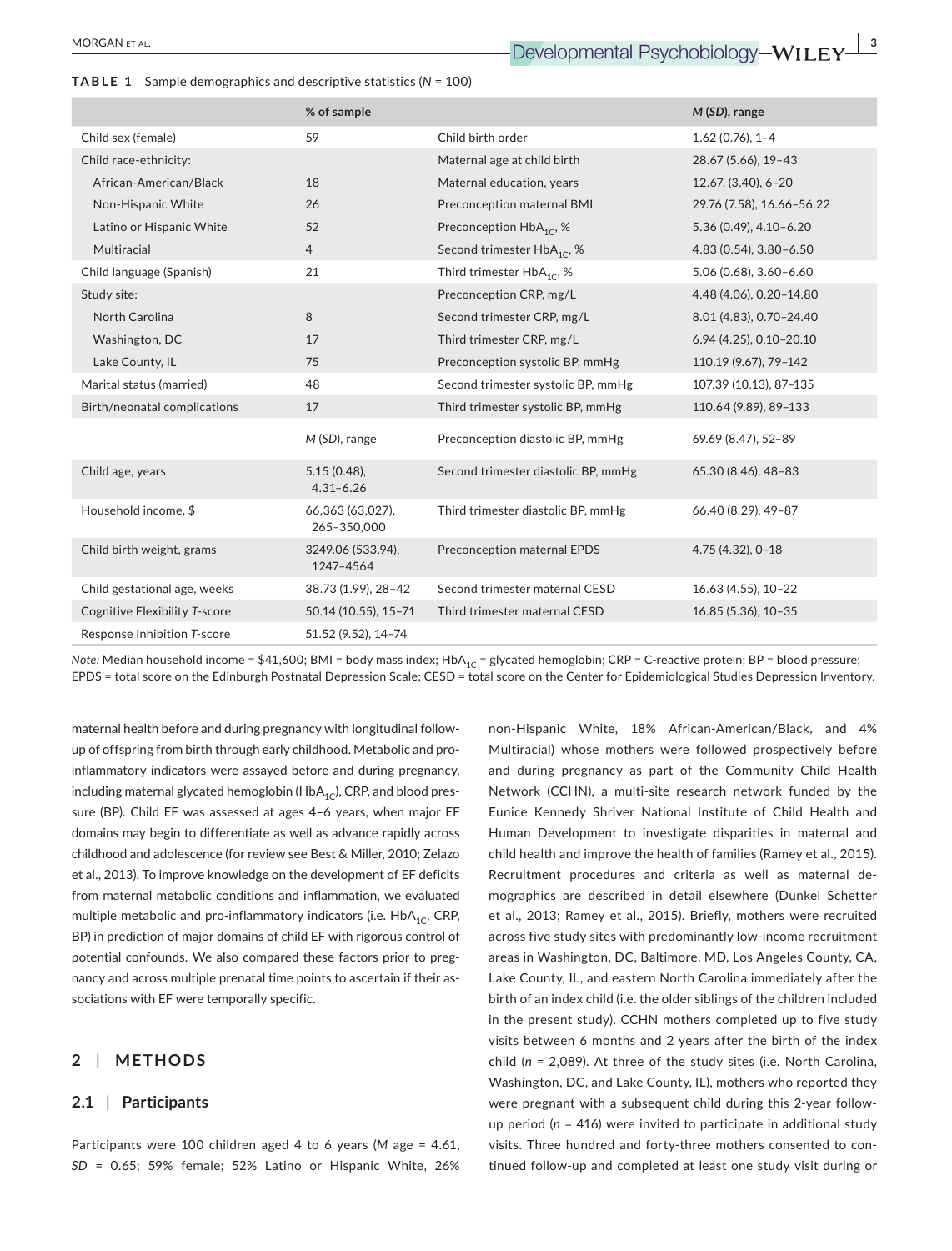**4**  $\blacksquare$  **WII** FY-Developmental Psychobiology MORGAN ET AL.

shortly after the subsequent pregnancy. Next, these mothers were invited to participate with their subsequent child in a longitudinal child development study. One hundred and 25 children were enrolled and completed a study visit at ages 3–5 years. Of these, 100 children completed a second study visit at ages 4–6 years that included evaluation of EF. Complete demographic data and descriptive statistics for the current sample of 100 children are presented in Table 1. The Institutional Review Boards of all collaborating study sites approved all study procedures.

#### **2.2** | **Procedures**

Complete CCHN study procedures are described in detail elsewhere (e.g. Ramey et al., 2015; Shalowitz et al., 2019). The present study used maternal health data collected during three CCHN study visits: (a) prior to maternal pregnancy with the study child (i.e. preconception), (b) during approximately the second trimester of prenatal development, and (c) during approximately the third trimester of prenatal development. Perinatal data were extracted from neonatal records, and child EF data were collected at the age 4–6 year study visit. See Figure 1 for an outline of the data collection time points used in the present study and the key variables assessed at each of these visits. All study visits were conducted in participants' homes by community research staff trained in the study protocol, with attempts to match interviewer and participant ethnicity.

Because mothers became pregnant with the study children at different times during the 2-year CCHN follow-up phase, each individual mother's most recent CCHN visit prior to conception of the study child was designated as the preconception visit for the current study. The mean length of time in months between the identified preconception visit and the date of study child conception was 5.93 months (*SD* = 6.07, range = 0–29.54). The first prenatal study visit occurred primarily during the second trimester (*M* weeks gestation = 20.25, *SD* = 4.54, range = 6.71–26.57), although due to participant availability, study visits occurred during weeks 6–13 of the pregnancy for a small number of mothers (*n* = 3). The second prenatal study visit occurred largely during the third trimester (*M* weeks gestation = 32.85, *SD* = 3.26, range = 26.71– 40.28), with three mothers completing the second prenatal study visit during weeks 26–27. Importantly, although there was variation in the length of time between the preconception visit and conception of the study child, results of the current analyses were unchanged when preconception data collected more than 12 months before the date of conception were excluded (results available upon request). Similarly, the results of the current analyses were unchanged when prenatal data collected outside of strict, non-overlapping trimester cutoffs were excluded (results available upon request). Thus, all analyses described hereafter used all available data from the identified preconception visit, first prenatal visit, and second prenatal visit, and the respective results are interpreted as reflecting the preconception period, second trimester, and third trimester.



**FIGURE 1**  Outline of key study variables and data collection time points used in the present study. Note:  $HbA_{1C} =$  glycated hemoglobin; BP = blood pressure; CRP = C-reactive protein; BMI = body mass index

#### **2.3** | **Measures**

# **2.3.1** | **Maternal metabolic and proinflammatory factors**

Biomarkers of maternal metabolic conditions and inflammation were collected during the preconception, second trimester, and third trimester visits, and included: (a)  $HbA_{1C}$  (%) with a clinical cutoff of 5.7% reflecting pre-diabetes (American Diabetes Association, 2017); (b) high-sensitivity CRP (hsCRP, referred to hereafter as CRP; mg/L), with a pro-inflammatory state defined as >3.0 mg/L (Pearson et al., 2003); and (c) systolic and diastolic BP (mmHg), with clinical cutoffs of 120 for systolic BP and 80 for diastolic BP reflecting prehypertension (WHO criteria). Systolic and diastolic BPs were each recorded three times while mothers were seated during the home visit using an OMRON HEM-711DLX or HEM-907XL Pro standardized digital sphygmomanometer (OMRON Global); the three readings of each type of BP were averaged to create composite measures of systolic and diastolic BP. Whole blood spots on Guthrie paper were collected by finger prick with a 14-gauge spring-loaded lancet and dried. Blood specimens were analyzed by ZRT laboratory (Portland, OR). See Shalowitz et al. (2019) for additional details regarding biomarker collection and processing procedures.

HbA1c is a diagnostic indictor of diabetes that reflects long-term glucose concentrations over the prior 60–90 days, and is therefore a highly reliable marker of glycemic control (Goldstein et al., 2003). CRP is a well-characterized marker of inflammation in the body, and is the only pro-inflammatory marker with established clinical cutoffs (Pearson et al., 2003); its production in the liver is stimulated by pro-inflammatory cytokines (i.e. tumor necrosis factor, interleukin-1, interleukin-6) in response to infection, tissue damage, and other harmful stimuli. BP is a diagnostic indicator of hypertension. Although cutoffs are provided above to aide interpretation, maternal biomarkers were evaluated as continuous variables in all analyses for the current study. Maternal biomarkers were modestly to moderately correlated across the preconception, second trimester, and third trimester visits:  $HbA_{1C}$  ( $r_s$  = .43–55,  $p$  < .05), CRP ( $r_s$  = .39–51,  $p$  < .05), and BP ( $r_s$  = .48-58,  $p$  < .01). Pre-pregnancy maternal body mass index (BMI) was also extracted from the preconception visit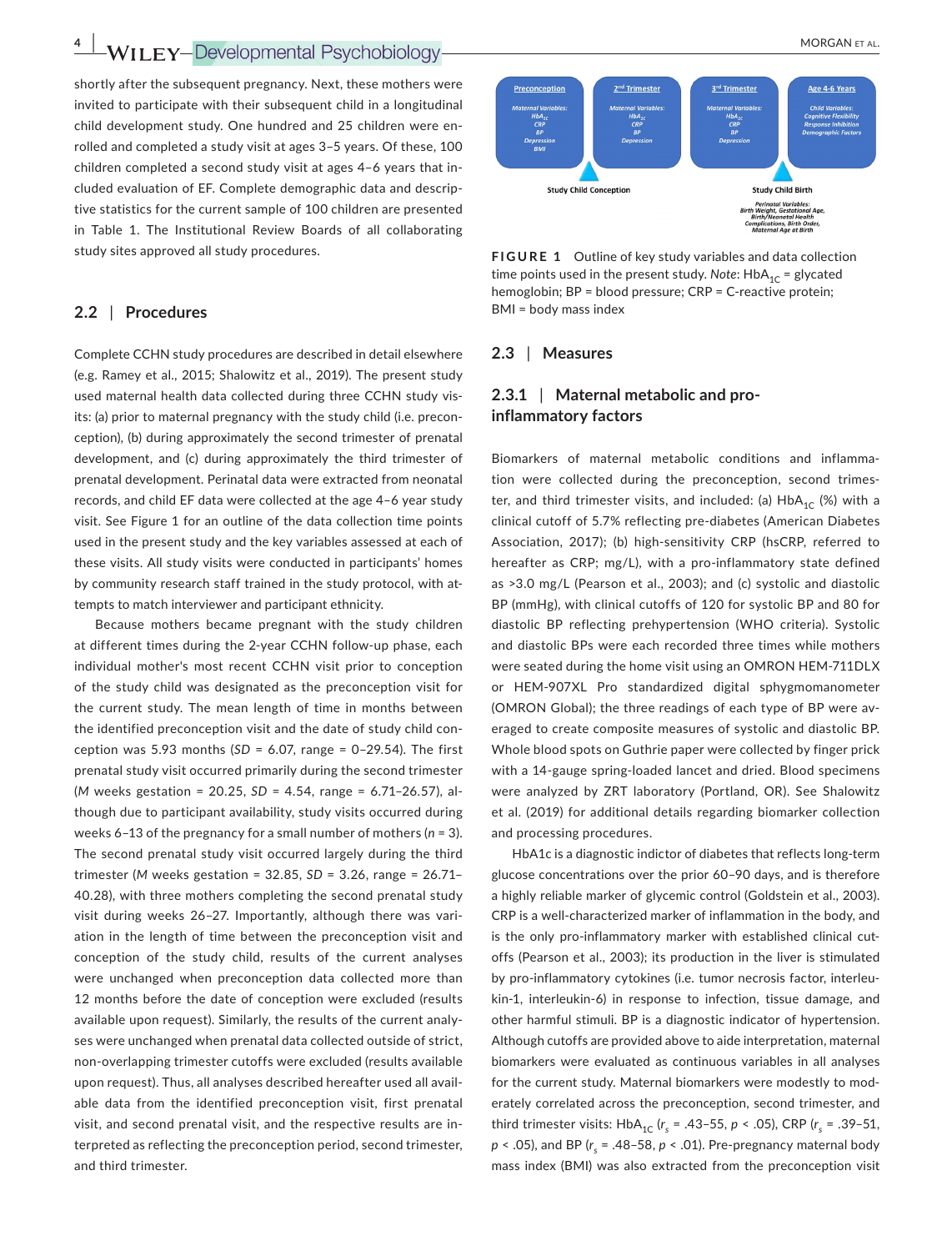data and used as a covariate in the present analyses. BMI was calculated as weight (kg) divided by height squared (meters), with BMIs of 30.0 or greater reflecting obesity.

Epidemiological studies of systemic inflammation in non-pregnant individuals have typically excluded those with CRP values greater than 10 mg/L because higher values may reflect acute inflammation secondary to infection or injury (Ridker, 2003). However, based on the substantial evidence for the negative impact of both chronic low-grade and acute maternal inflammation on child neurodevelopment (e.g. Brown et al., 2014; Brown et al., 2009; van der Burg et al., 2016; Meyer, Feldon, & Dammann, 2011), and because CRP levels may increase during pregnancy (Hwang, Kwon, Kim, Park, & Kim, 2007), excluding participants with CRP values greater than 10 mg/L would likely diminish meaningful variance in prediction of child EF. Therefore, we used sample-specific criteria to classify and exclude outliers, whereby CRP values greater than three standard deviations from the sample mean were excluded. This resulted in exclusion of second trimester CRP data for only one mother with a value of 24.4 mg/L, whereas all CRP values from the preconception and third trimester time points were within three standard deviations of the mean for those time points.

### **2.3.2** | **Maternal depression**

Maternal depression was assessed at the preconception, second trimester, and third trimester visits and included as a covariate in tests of the biomarkers from each of the respective time points. Because mothers were recruited immediately after the birth of a child, the 10-item Edinburgh Postnatal Depression Scale (EPDS; Cox, Holden, & Sagovsky, 1987) was used to measure maternal depression during these initial study visits (i.e. during the preconception period for the purposes of the present study). Mothers rated the severity of their symptoms experienced in the past 7 days on a 4-point scale, and a total score was summed (*α* = 0.83). At the two prenatal visits, maternal depression was assessed with the short form of the Center for Epidemiological Studies Depression Inventory (CES-D; Santor & Coyne, 1997), a 9-item measure of depression with excellent psychometric properties that has been validated specifically in pregnant women (Marcus, Flynn, Blow, & Barry, 2005). Mothers rated the severity of their symptoms in terms of days per week on a 4-point scale, and a total score was summed (second trimester  $\alpha$  = 0.80; third trimester  $\alpha$  = 0.76). In the present sample, the preconception EPDS scores were correlated as expected with the second and third trimester CES-D scores (respectively,  $r_s = .43$ ,  $p = .001$ ;  $r_s = .48$ ,  $p < .001$ ).

# **2.3.3** | **Perinatal factors**

Factors relevant to child cognitive functioning were extracted from medical records and included as covariates in analyses: birth weight (grams), gestational age (weeks), and birth or neonatal health complications (combined into a single variable coded yes/ no). Examples of birth/neonatal health complications in the current sample included emergency cesarean section, jaundice, respiratory problems, and hypoplastic left heart syndrome.

# **2.3.4** | **Child EF**

Child EF domains were assessed with the Early Childhood version of the NIH Toolbox Cognition Battery (NIHTB-CB; Gershon et al., 2013). The NIHTB-CB was developed through a large multisite initiative to design state-of-the-art, standardized, and easilyadministered measures of cognitive functioning across the lifespan, in addition to other health domains, with funding from the NIH Blueprint for Neuroscience Research (Gershon et al., 2013). The Early Childhood version of the NIHTB-CB was specifically designed for children aged 3–6 years, and included age-appropriate computerized measures of cognitive flexibility and inhibitory control (Zelazo et al., 2013). Cognitive flexibility, which refers to the ability to switch fluidly between two separate tasks or mental sets (Miyake et al., 2000), was assessed using the Dimensional Change Card Sort Task (DCCS). The DCCS required children to sort a series of pictorial stimuli according to one dimension (i.e. shape or color) and then according to the other dimension across four different test condition blocks. Response inhibition, or the ability to inhibit inappropriate or automatic responses (Miyake et al., 2000), was assessed via the Flanker Inhibitory Control and Attention Test. For the Flanker, children indicated the orientation of a centrally presented stimulus while inhibiting their attention to other surrounding stimuli (i.e. the flankers) across three test blocks. Both tasks have administration times of approximately 3–4 min. See Zelazo et al. (2013) for additional details regarding task administration. As described in Zelazo et al. (2013), these specific measures of cognitive flexibility and response inhibition were selected for the NIHTB-CB based on their availability in the public domain and ability to be modified to meet key NIH Toolbox usability objectives (e.g. brief, computer-administered, suitable for participants aged 3–85 years). The Early Childhood NIHTB-CB has extensively-validated English- and Spanish-language versions with excellent psychometrics (Akshoomoff et al., 2014; Casaletto et al., 2015, 2016; Mungas et al., 2013; Zelazo et al., 2013).

The NIHTB-CB was administered to the study children in their primary language, English (*n* = 79; 79%) or Spanish (*n* = 21; 21%). Because DCCS and Flanker scores did not differ between Englishand Spanish-speaking children in the current sample (respectively, *t*(94) = −0.28, *p* = .71; *t*(94) = −0.25, *p* = .81), EF data were collapsed across languages. As recommended by the NIHTB-CB developers, we used *T*-scores for each EF domain that were adjusted for child age, sex, race-ethnicity, and maternal education level (Casaletto et al., 2015, 2016). Children with DCCS and Flanker *T*-scores more than three standard deviations from the mean (*n* = 1 for both measures) were designated missing. DCCS and Flanker *T*-scores were moderately correlated (*r* = .31, *p* < .01).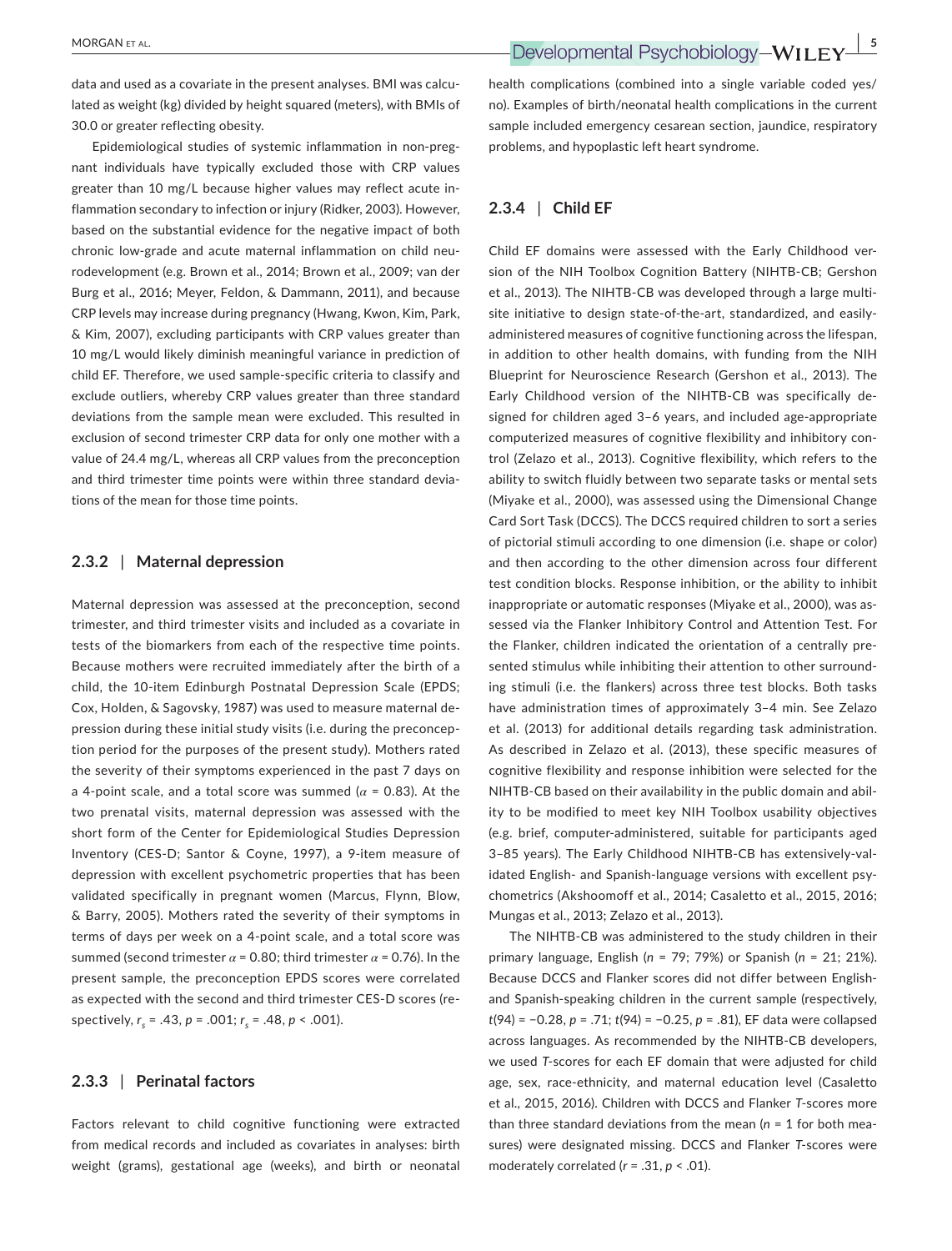#### **2.4** | **Statistical analysis**

#### **2.4.1** | **Missing data**

All 100 children had maternal biomarker data from at least one of the three time points (i.e. preconception, second trimester, third trimester), 74 (74%) had biomarker data at two time points, and 36 (36%) had biomarker data at all three time points. The number of children with available maternal biomarker data at each time point was as follows: preconception (*n* = 75; 75%), second trimester (*n* = 56; 56%), third trimester (*n* = 75; 75%). Additionally, 97 children (97%) had usable EF data. Given the missing data secondary to the longitudinal follow-up, we used full information maximum likelihood (FIML) estimation to maximize sample size for all analyses. FIML optimally remediates missing data when the amount of missingness per variable is up to 50% and data are missing at random or missing completely at random (MCAR; Schlomer, Bauman, & Card, 2010). Little's MCAR test (Little, 1988) indicated that the study data were indeed MCAR ( $\chi^2$  (1,188) = 603.05, *p* = .99). Thus, all analyses described below were conducted on the full sample of 100 children using FIML estimation.

## **2.4.2** | **Hypothesis testing**

We first constructed separate regression models predicting child cognitive flexibility (i.e. DCCS *T*-scores) as follows: (a) simultaneously evaluating preconception maternal  $HbA_{1C}$ , CRP, and BP; (b) simultaneously evaluating *second trimester* maternal HbA<sub>1C</sub>, CRP, and BP; and (c) simultaneously evaluating *third* trimester maternal  $HbA_{1c}$ , CRP, and BP. Each model employed robust standard errors and controlled for both the study site where the child was assessed and the language used to administer the cognitive battery; these covariates were selected because DCCS data from both English- and Spanish-language versions were included in analyses and because DCCS scores from the Lake County, IL study site were lower than those from the two other sites (*t*(95) = 2.11*, p* = .04). The DCCS *T*scores were also already adjusted for child age, sex, race-ethnicity, and maternal education level. $1$  To rigorously control for potential prenatal/perinatal correlates associated with maternal metabolic and pro-inflammatory factors and/or child cognitive functioning outcomes in prior studies, the following covariates were added at Step 2: maternal depression from the respective measurement time point, maternal preconception BMI, maternal age, maternal marital status, household income, child birth order, child birth weight, child gestational age, and child birth/neonatal complications. Next, for any biomarker that predicted child cognitive flexibility, we analyzed whether the association was temporally specific. That is, we constructed an additional model that simultaneously evaluated measures of that biomarker from preconception, second trimester, and third trimester as predictors of child cognitive flexibility. The same analytic strategy was then repeated but in prediction of child response inhibition (i.e. Flanker *T*-scores).

### **3** | **RESULTS**

# **3.1** | **Prediction of child cognitive flexibility from maternal biomarkers**

Bivariate correlations among key study variables are presented in Table 2. We first evaluated whether *preconception* (i.e.  $M = 5.93$  months prior to the date of conception) maternal  $HbA_{1C}$ , CRP, and BP uniquely predicted child cognitive flexibility (i.e. DCCS *T*-scores). To facilitate interpretation, standardized regression coefficient values (*β*) are reported after the unstandardized regression parameter values (*B* and *SE*). Covarying for study site and cognitive battery language (*T*-scores were also adjusted for child age, sex, race-ethnicity, and maternal education level), none of the preconception biomarkers predicted child cognitive flexibility: CRP  $(B = -0.20, SE = 0.32, p = .52; \beta = -0.08)$ , HbA<sub>1C</sub> ( $B = -2.65$ ,  $SE = 2.26$ , *p* = .24, *β* = −0.13), BP (*B* = 1.17, *SE* = 8.47, *p* = .89, *β* = 0.02). Thus, no further preconception analyses were conducted in prediction of child cognitive flexibility.

Second, we evaluated whether *second trimester* maternal HbA<sub>1C</sub>, CRP, and BP uniquely predicted child cognitive flexibility. Covarying for study site and cognitive battery language, none of the second trimester biomarkers predicted child cognitive flexibility: CRP  $(B = -0.10, SE = 0.34, p = .76; \beta = -0.04$ , HbA<sub>1C</sub> ( $B = -4.59$ ,  $SE = 3.00$ , *p* = .13, *β* = −0.25), BP (*B* = 3.85, *SE* = 7.47, *p* = .61, *β* = 0.07). Thus, no further second trimester analyses were conducted in prediction of child cognitive flexibility.

Third, we evaluated whether *third* trimester maternal  $HbA_{1C}$ , CRP, and BP uniquely predicted child cognitive flexibility. Controlling for study site and cognitive battery language, third trimester maternal CRP inversely predicted child cognitive flexibility (*B* = −0.67, *SE* = 0.27, *p* = .01;  $\beta$  = -0.29); neither third trimester maternal HbA<sub>1C</sub> (*B* = −0.16, *SE* = 1.42, *p* = .99, *β* = −0.001) nor third trimester maternal BP (*B* = −0.72, *SE* = 6.68, *p* = .92, *β* = −0.01) was associated with child cognitive flexibility. When the prenatal/perinatal covariates were added to the model (i.e. third trimester maternal depression, preconception maternal BMI, maternal age, maternal marital status, household income, child birth order, child birth weight, child gestational age, and child birth/neonatal complications), third trimester maternal CRP continued to predict child cognitive flexibility (*B* = −0.92, *SE* = 0.35, *p* = .01, *β* = −0.39; standardized regression coefficients for the fully saturated model are presented in Table 3). Thus, higher maternal CRP during the third trimester of pregnancy uniquely and robustly predicted poorer child cognitive flexibility at ages 4–6 years.

# **3.2** | **Temporal specificity of CRP to child cognitive flexibility**

To further clarify that the observed association between maternal CRP and child cognitive flexibility was specific to exposure during the third trimester only, we simultaneously evaluated preconception,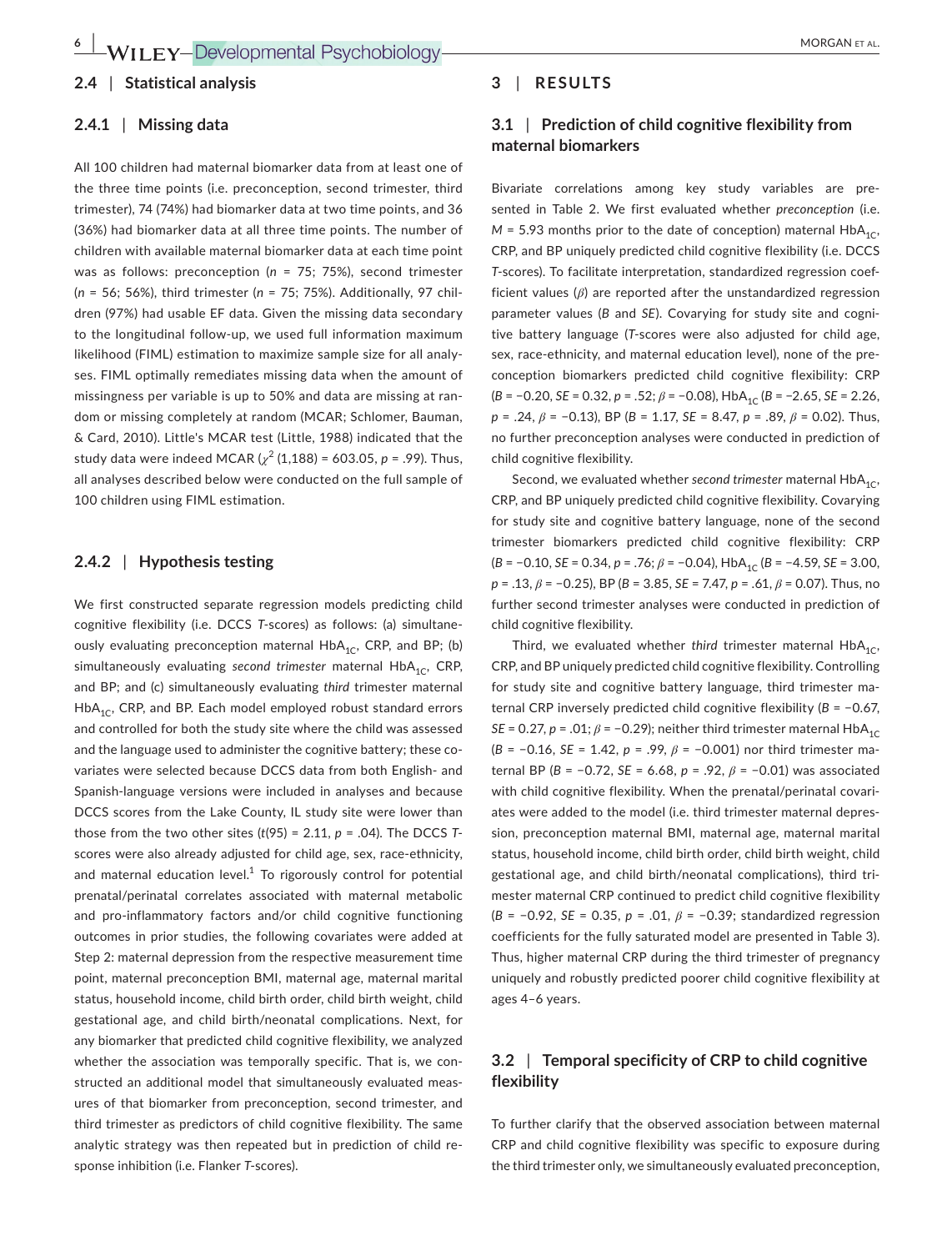**TABLE 2** Bivariate associations of child executive functions and maternal biomarkers with all study variables

|                                       | 1.       | 2.                       | 3.                       | 4.        | 5.                       | 6.                | 7.                       | 8.                | 9.        | 10                       | 11      |
|---------------------------------------|----------|--------------------------|--------------------------|-----------|--------------------------|-------------------|--------------------------|-------------------|-----------|--------------------------|---------|
| 1. Cognitive<br>flexibility           |          |                          |                          |           |                          |                   |                          |                   |           |                          |         |
| 2. Response<br>Inhibition             | $0.30*$  | $\overline{\phantom{0}}$ |                          |           |                          |                   |                          |                   |           |                          |         |
| 3. Preconception<br>$HbA_{1c}$        | $-0.05$  | 0.05                     | $\overline{\phantom{0}}$ |           |                          |                   |                          |                   |           |                          |         |
| 4. Second trimester<br>$HbA_{1C}$     | $-0.24$  | $-0.16$                  | $0.47*$                  |           |                          |                   |                          |                   |           |                          |         |
| 5. Third trimester<br>$HbA_{1C}$      | $-0.01$  | 0.06                     | $0.43***$                | $0.55***$ | $\overline{\phantom{0}}$ |                   |                          |                   |           |                          |         |
| 6. Preconception<br><b>CRP</b>        | $-0.07$  | 0.09                     | $-0.01$                  | $0.42*$   | 0.14                     | $\qquad \qquad -$ |                          |                   |           |                          |         |
| 7. Second trimester<br>CRP            | $-0.14$  | 0.01                     | 0.13                     | $0.35*$   | $0.35*$                  | $0.51***$         | $\overline{\phantom{0}}$ |                   |           |                          |         |
| 8. Third trimester<br><b>CRP</b>      | $-0.28*$ | 0.08                     | $-0.24$                  | 0.15      | 0.04                     | $0.41*$           | $0.39*$                  | $\qquad \qquad -$ |           |                          |         |
| 9. Preconception<br>systolic BP       | $-0.01$  | $-0.09$                  | 0.09                     | $-0.10$   | 0.09                     | $-0.43*$          | $-0.30*$                 | $-0.11$           |           |                          |         |
| 10. Second trimester<br>systolic BP   | $-0.08$  | $-0.01$                  | 0.25                     | 0.17      | 0.17                     | $-0.16$           | 0.17                     | 0.02              | $0.48***$ | $\overline{\phantom{m}}$ |         |
| 11. Third trimester<br>systolic BP    | $-0.11$  | 0.06                     | $-0.03$                  | $-0.11$   | $-0.02$                  | $-0.11$           | 0.16                     | 0.11              | $0.58***$ | $0.52***$                |         |
| 12. Preconception<br>maternal EPDS    | $-0.07$  | $-0.10$                  | 0.13                     | 0.18      | $-0.01$                  | $-0.20$           | 0.02                     | 0.09              | $0.24*$   | $0.30*$                  | 0.06    |
| 13. Second trimester<br>maternal CESD | 0.06     | $-0.01$                  | 0.29                     | 0.19      | 0.15                     | $-0.01$           | 0.02                     | 0.05              | 0.19      | 0.07                     | 0.07    |
| 14. Third trimester<br>maternal CESD  | 0.12     | $-0.04$                  | $-0.09$                  | $-0.26$   | $-0.17$                  | $-0.24$           | $-0.16$                  | $-0.08$           | 0.06      | $-0.06$                  | 0.01    |
| 15. Preconception<br>maternal BMI     | $-0.10$  | 0.03                     | $-0.03$                  | $0.45*$   | 0.20                     | $0.63***$         | $0.47*$                  | 0.22              | $-0.37*$  | $-0.24$                  | $-0.10$ |
| 16. Maternal age at<br>child birth    | $-0.04$  | 0.14                     | $-0.05$                  | 0.16      | 0.10                     | $-0.05$           | 0.04                     | $-0.05$           | $0.15*$   | $-0.06$                  | $-0.01$ |
| 17. Marital status<br>(married)       | $-0.03$  | 0.02                     | $-0.27*$                 | $-0.25$   | $-0.01$                  | 0.10              | $-0.10$                  | $-0.17$           | $-0.09$   | $-0.03$                  | $-0.08$ |
| 18. Family income                     | 0.11     | 0.04                     | $-0.19$                  | $-0.08$   | $-0.04$                  | $-0.06$           | $-0.07$                  | $-0.01$           | 0.03      | 0.07                     | 0.08    |
| 19. Child birth order                 | $-0.10$  | $-0.14$                  | 0.04                     | $-0.01$   | $-0.02$                  | $0.26*$           | $0.35*$                  | 0.08              | 0.01      | $0.31*$                  | 0.17    |
| 20. Child birth weight                | 0.03     | $-0.16$                  | $-0.06$                  | 0.03      | 0.08                     | 0.05              | 0.01                     | 0.20              | $-0.28*$  | $-0.08$                  | $-0.03$ |
| 21. Child gestational<br>age          | 0.21     | $-0.14$                  | $-0.02$                  | $-0.11$   | $-0.06$                  | $-0.10$           | $-0.39*$                 | $-0.03$           | $-0.12$   | $-0.20$                  | $-0.21$ |
| 22. Birth/neonatal<br>complications   | $-0.04$  | $-0.08$                  | 0.04                     | 0.14      | $-0.10$                  | 0.21              | 0.21                     | $-0.10$           | $-0.03$   | 0.22                     | $-0.01$ |

*Note:* Spearman and point biserial correlation coefficients were calculated for continuous and dichotomous variable, respectively; HbA<sub>1C</sub> = glycated hemoglobin; CRP = C-reactive protein, BP = blood pressure; EPDS = total score on the Edinburgh Postnatal Depression Scale; CESD = total score on the Center for Epidemiological Studies Depression Inventory; BMI = body mass index.

\**p* < .01;

\*\**p* < .001.

second trimester, and third trimester maternal CRP in prediction of child cognitive flexibility. Consistent with the model comparing all biomarkers from the third trimester above, third trimester maternal CRP also inversely predicted child cognitive flexibility over and above preconception and second trimester maternal CRP (*B* = −1.22,

*SE* = 0.40, *p* < .01; *β* = −0.54). Consistent with the prior models testing all preconception and second trimester biomarkers, neither preconception CRP (*B* = 0.13, *SE* = 0.28, *p* = .65, *β* = 0.05) nor second trimester CRP (*B* = 0.52, *SE* = 0.46, *p* = .26, *β* = 0.23) was associated with child cognitive flexibility over and above third trimester CRP.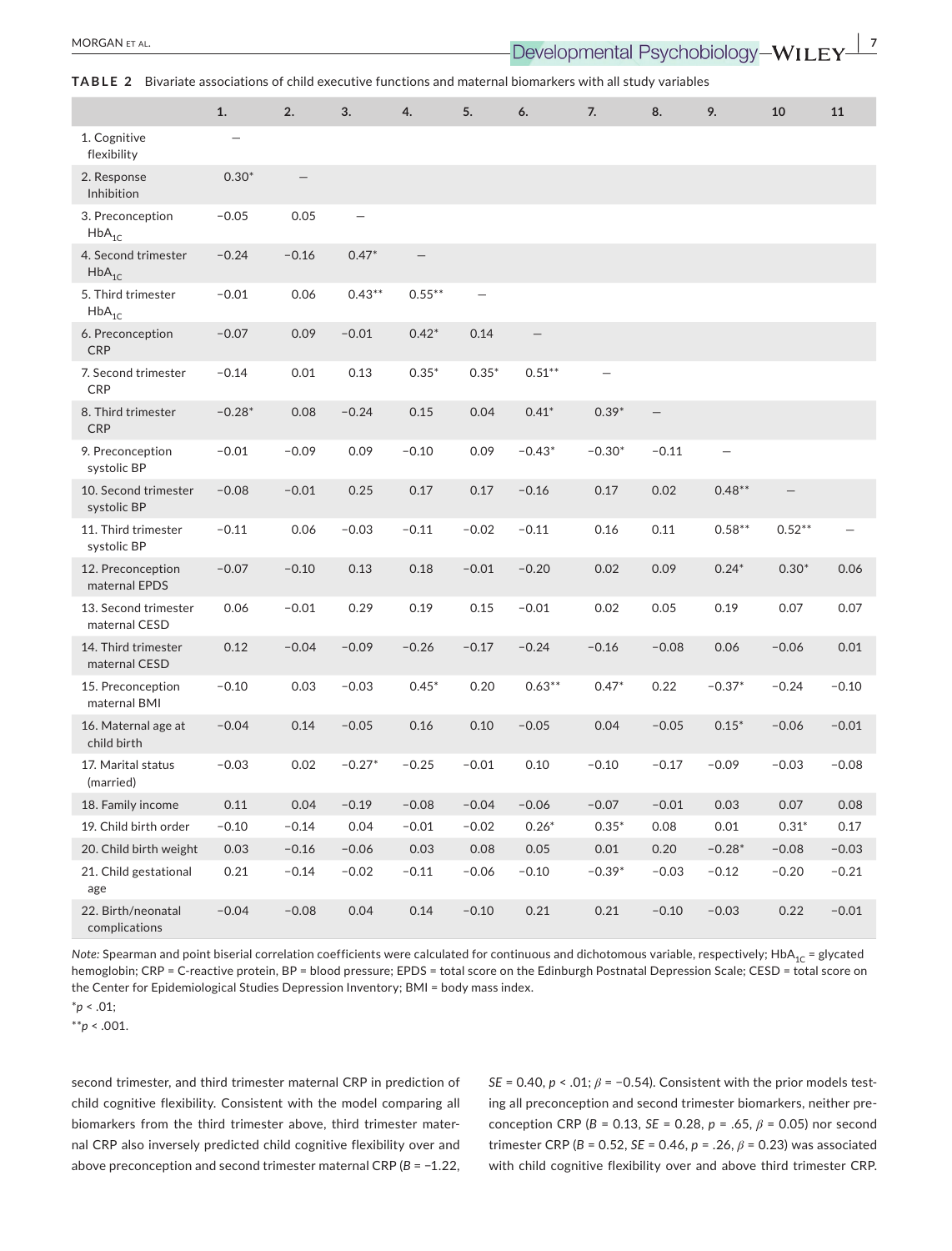**8 |**  MORGAN et al.

Thus, higher maternal CRP specifically during the third trimester predicted poorer child cognitive flexibility at ages 4–6 years.

# **3.3** | **Prediction of child response inhibition from maternal biomarkers**

We then repeated the regression models for each time point (i.e. maternal biomarkers from preconception, second trimester, and third trimester) but in prediction of child *response inhibition* (i.e. Flanker *T*-scores). Covarying for study site and cognitive battery language, maternal  $HbA_{1C}$ , CRP, and BP from all time points were unrelated to child response inhibition. Thus, no further analyses were conducted in prediction of child response inhibition.

# **4** | **DISCUSSION**

We evaluated multiple maternal metabolic and pro-inflammatory factors (i.e.  $HbA_{1C}$ , CRP, and BP) as unique predictors of child EF (i.e. cognitive flexibility, response inhibition) in an intensive, prospective longitudinal study of prenatal health and child development. Multiple maternal biomarkers were assayed at preconception, second trimester, and third trimester time points, allowing for temporally specific comparisons in prediction of child EF. Higher maternal CRP during the third trimester of pregnancy, but not third trimester  $HbA_{1C}$  and BP, uniquely predicted poorer child cognitive flexibility at ages 4–6 years, even with stringent control of relevant demographic

factors, concurrent third trimester maternal  $HbA_{1C}$  and BP, and multiple prenatal/perinatal covariates (i.e. preconception maternal BMI, third trimester maternal depression, maternal age, maternal marital status, household income, child birth order, child birth weight, child gestational age, and child birth/neonatal complications). Predictions from maternal CRP were specific to the third trimester only, and third trimester CRP robustly predicted child cognitive flexibility over and above preconception and second trimester CRP. None of the preconception or second trimester maternal biomarkers predicted child cognitive flexibility, and child response inhibition was unrelated to maternal biomarkers from all time points. These findings reflect prospective evidence that exposure to maternal inflammation uniquely predicts cognitive flexibility deficits in children, and that this association is dependent on the timing of the exposure before or during pregnancy.

That maternal CRP specifically from the third trimester uniquely and robustly predicted child cognitive flexibility converges with a large literature implicating maternal inflammation in offspring neurodevelopment and individual differences in offspring EF (e.g. Brown et al., 2009; van der Burg et al., 2016; Jonakait, 2007; Ross, Graham, Money, & Stanwood, 2015; Rudolph et al., 2018). However, to our knowledge, this is the first study to observe an association of maternal CRP with child EF. Because this association was adjusted for maternal BMI,  $HbA_{1C}$ , and BP, maternal CRP likely reflected inflammation secondary to infection and/or other non-metabolic triggers of pro-inflammatory response. Likewise, the effect size for the observed association was relatively small, suggesting that clinically meaningful decreases in child cognitive flexibility required

|                                       | Child cognitive flexibility |           |                  |                |
|---------------------------------------|-----------------------------|-----------|------------------|----------------|
| Independent variables                 | $\beta$                     | <b>SE</b> | $\boldsymbol{p}$ | 95% CI         |
| Cognitive battery language (Spanish)  | 0.14                        | 0.11      | .19              |                |
| Study Site (North Carolina)           | 0.13                        | 0.14      | .34              |                |
| Study Site (Washington, DC)           | 0.09                        | 0.14      | .51              |                |
| Maternal age at child birth           | $-0.06$                     | 0.16      | .71              |                |
| Marital status (married)              | $-0.19$                     | 0.17      | .26              |                |
| Family income                         | 0.47                        | 0.20      | $.02*$           | 0.08, 0.86     |
| Child birth order                     | 0.13                        | 0.10      | .20              |                |
| Child birth weight                    | 0.13                        | 0.15      | .40              |                |
| Child gestational age at birth        | 0.10                        | 0.12      | .45              |                |
| Child birth or neonatal complications | $-0.11$                     | 0.13      | .40              |                |
| Preconception maternal BMI            | 0.02                        | 0.15      | .91              |                |
| Third trimester maternal depression   | 0.05                        | 0.12      | .69              |                |
| Third trimester maternal $HbA_{1c}$   | $-0.02$                     | 0.11      | .88              |                |
| Third trimester maternal BP           | $-0.08$                     | 0.12      | .54              |                |
| Third trimester maternal CRP          | $-0.39$                     | 0.14      | $.01***$         | $-0.68, -0.11$ |

**TABLE 3** Regression model predicting child cognitive flexibility from third trimester maternal HbA<sub>1C</sub>, CRP, and BP

*Note:* β = standardized coefficient; reference group for Study Site = "Lake Country, IL";

BMI = body mass index; HbA<sub>1C</sub> = glycated hemoglobin; BP = blood pressure (systolic/diastolic); CRP = C-reactive protein.

\**p* < .05;

\*\**p* < .01.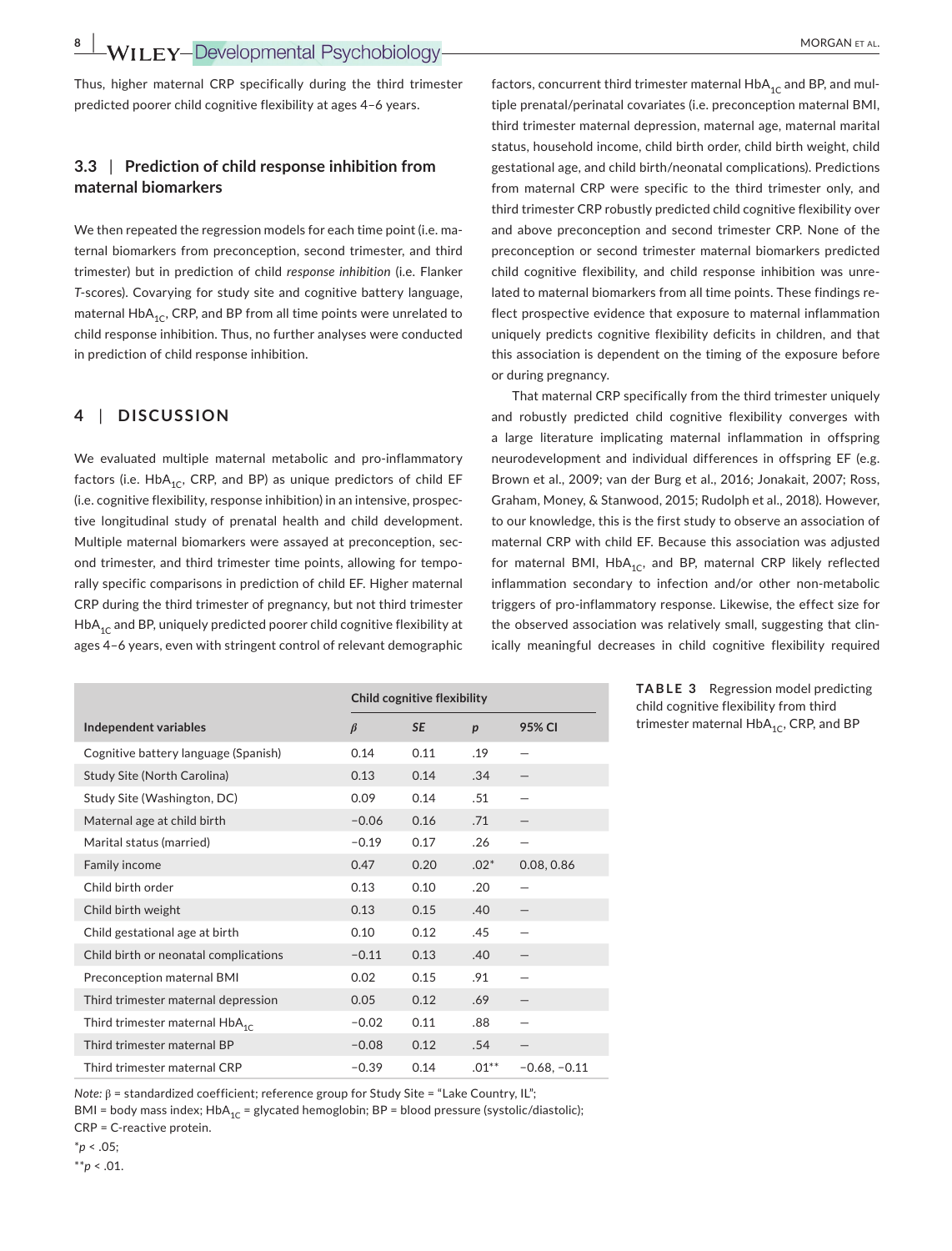substantial elevations in maternal CRP, such as those resulting from infectious processes. Although there is a substantial human and non-human animal literature supporting the role of prenatal maternal infection in offspring neurodevelopment (Brown et al., 2009; Kundakovic, 2017; Madore et al., 2016; Meyer, 2014; Meyer et al., 2006; Short et al., 2010), there is also growing evidence that inflammation may mediate associations of prenatal maternal metabolic conditions (i.e. diabetes, hypertension, obesity) with subsequent child cognitive outcomes (e.g. van der Burg et al., 2016). In fact, based on reliable associations between maternal CRP, maternal metabolic conditions, and adverse birth outcomes (e.g. prematurity and delivery complications) in prior studies (e.g. Christian & Porter, 2014; Elovitz et al., 2011; Qiu et al., 2004; Smith et al., 2005), child EF predictions from CRP may either mediate or be mediated by these correlated factors. Notably, however, in the present study, third trimester maternal CRP *uniquely* predicted child cognitive flexibility, even with control of concurrent  $HbA_{1C}$  and BP as well as other prenatal/perinatal correlates (e.g. preconception maternal BMI, child gestational age, birth/neonatal complications). Moreover, none of these covariates significantly predicted cognitive flexibility over and above third trimester CRP. Although this does not rule out mediated effects of maternal CRP from metabolic conditions or through perinatal complications per se, if replicated, these findings may complement experimental evidence in non-human animals suggesting that maternal inflammation is highly proximal to offspring neurodevelopment. For example, maternal pro-inflammatory factors not only alter placental functioning, but also transfer to amniotic fluid and enter fetal circulation (Urakubo, Jarskog, Lieberman, & Gilmore, 2001). In turn, this can trigger a pro-inflammatory response in the fetus that may permeate the blood–brain barrier (Meyer et al., 2006). Thus, maternal inflammation may rapidly influence fetal brain development through various biologically plausible mechanisms, such as inhibition of fetal neurotrophic factors (Golan, Lev, Hallak, Sorokin, & Huleihel, 2005) and neurotransmitter levels (Vuillermot, Weber, Feldon, & Meyer, 2010).

Because child cognitive flexibility was predicted specifically from third trimester maternal CRP, and not preconception or second trimester CRP, it is important to note that the prefrontal cortex continues to develop substantially during the third trimester of pregnancy (as well as postnatally; Monk, Webb, & Nelson, 2001); it therefore remains susceptible to adverse prenatal environments like maternal pro-inflammatory state. For example, in rhesus monkeys, maternal infection during the third trimester elicited postnatal structural abnormalities in offspring prefrontal cortex and other brain regions relevant to EF (Short et al., 2010). The third trimester may in fact distinctively reflect a time of particular neurodevelopmental susceptibility to maternal inflammation, as exposure to maternal infection during late pregnancy, but not mid-pregnancy, induced elevations in cytokine gene expression in fetal mouse brain (Meyer et al., 2006). Collectively, therefore, the non-human animal literature suggests that exposure to maternal inflammation (as reflected by elevated maternal CRP) during the third trimester might initiate a causal chain of events that hinders healthy development of brain regions regulating

 **<u>MORGAN ET AL.</u>**  $\blacksquare$  **Developmental Psychobiology-WILEY** 

EF. Although our correlational human findings complement these non-human animal studies, further research is needed to identify proximal mechanisms that may mediate third trimester maternal inflammation and child EF specifically in humans. If the third trimester further proves to be a sensitive period for maternal inflammation and offspring cognitive flexibility (or EF more generally), this would inform the timing of prenatal interventions and preventive strategies to promote maternal and fetal health.

Whereas maternal CRP robustly predicted child cognitive flexibility, we did not observe predictions of child cognitive flexibility from other maternal biomarkers (i.e.  $HbA_{1C}$  and BP), or predictions of child response inhibition from any biomarker (i.e. CRP,  $HbA_{1C}$ , and BP). These null findings diverge somewhat from prior research suggesting that preconception maternal diabetes, gestational diabetes, and gestational hypertension are associated with broad cognitive deficits in children such as lower IQ (e.g. Adane, et al., 2016; Krakowiak et al., 2012; Tuovinen et al., 2014), and one study showing that prenatal maternal inflammation predicted poorer child impulse control (Graham et al., 2018). However, the current findings are consistent with a prior study in which gestational diabetes was unrelated to child cognitive flexibility (Bolanos et al., 2015).<sup>2</sup> Given the stringent control of multiple potential confounds in the present study, including concurrent  $HbA_{1C}$  and BP, one plausible interpretation of the present findings is that maternal inflammation is more detrimental to child neurodevelopment than maternal hyperglycemia or hypertension. Alternatively, methodological differences may also contribute to differing results. For example, whereas Graham et al. (2018) found an association between maternal inflammation and child impulse control, their measure of impulse control did not differentiate between child response inhibition (the EF domain assessed in the present study) and other related processes (i.e. motivation and reactivity). Additionally, whereas previous studies relied on retrospective reports of specific diagnoses to assess maternal metabolic conditions, the intensive and prospective nature of the current study, including direct assay of maternal biomarkers across multiple time points, may have yielded more accurate measurements of maternal health before and across pregnancy.

Several key limitations should be noted. First, despite the use of reliable measures and an intensive, prospective longitudinal research design to maximize statistical power, the analyses were limited by the modest sample size. Second, although we controlled for a range of pertinent perinatal factors, which was a unique strength of the present study, other potential confounds beyond the scope of the present study are plausible. For example, we did not account for postnatal factors (e.g. postnatal depression, maternal caregiving style), maternal cognitive functioning, or other domains of child cognitive functioning (e.g. IQ), all of which are correlated with child EF development (e.g. Bernier, Carlson, & Whipple, 2010; Friedman et al., 2008). In particular, it is plausible that the observed association of third trimester maternal inflammation and child cognitive flexibility also reflects associations with children's general cognitive abilities. Third, because prenatal data from the first trimester were not available for the current study, we were unable to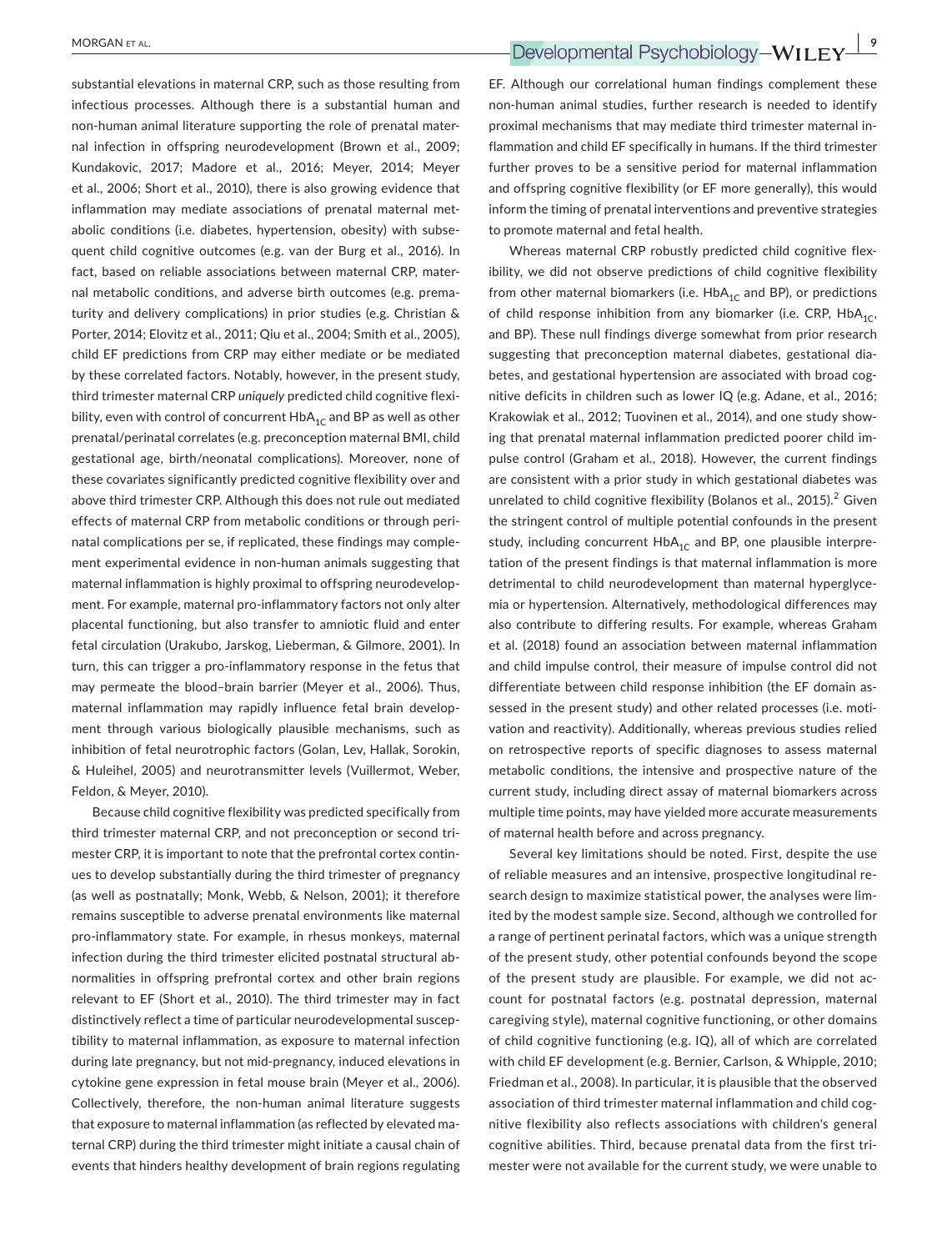examine first trimester maternal biomarkers as predictors of child EF. Fourth, there was a higher percentage of missing data from the second trimester compared to data from the preconception and third trimester periods. Thus, although power was maximized in all analyses using FIML estimation to address missing data, we cannot rule out that missing data impacted the present second trimester results. Fifth, although response inhibition and cognitive flexibility begin to develop early in life and are definitely present at ages 4–6 years, they advance substantially across middle childhood (e.g. Best & Miller, 2010). Thus, it will be important to replicate the present findings not only in larger samples but also in prospective longitudinal studies of youth across development. For example, predictions of child response inhibition from maternal biomarkers, although not observed in the present study, may be evident in older children once response inhibition is more fully developed. Similarly, although maternal  $HbA_{1C}$  and BP at preconception and prenatally were unrelated to child cognitive flexibility here, these factors may predict later child EF outcomes. It is also important to consider why maternal CRP was specifically associated with child cognitive flexibility, but not response inhibition. Notably, there is replicated evidence from rodent models that in utero exposure to maternal immune activation results in poorer offspring cognitive flexibility (Meyer, 2014), but these effects have not been examined with respect to response inhibition. Thus, further research is needed to clarify if maternal inflammation predicts cognitive flexibility specifically, or EF more generally. Another logical extension of the present findings is to examine whether the observed effect of maternal CRP on child cognitive flexibility also extends to neurodevelopmental disorders that are associated with poor cognitive flexibility (e.g. ADHD).

We observed individual differences in third trimester maternal CRP as a temporally-specific and unique predictor of child cognitive flexibility. To the best of our knowledge, this study was the first to employ multiple assays of maternal metabolic and pro-inflammatory factors over time, directly compare preconception and prenatal exposures, and control for numerous potential confounds in prediction of child EF. Future studies must aim to characterize the proximal mechanisms that mediate third trimester maternal CRP and child cognitive flexibility. Identification of biologically plausible mechanisms underlying EF development will be critical to informing prevention and intervention efforts across major domains of child psychopathology and psychosocial functioning.

#### **ACKNOWLEDGMENT**

This work was supported by National Institute of Health grant HD072021.

#### **DATA AVAILABILITY STATEMENT**

Data sharing is not applicable to this article as no new data were created or analyzed in this study.

# **ORCID**

Julia E. Morgan<sup>D</sup> <https://orcid.org/0000-0003-1835-9882>

#### **ENDNOTES**

- $1$  The pattern of results was unchanged when models were conducted without the initial study site and battery language covariates and when age-adjusted (vs. fully-adjusted) DCCS and Flanker *T*-scores were used (results available upon request), alleviating concerns that the present results were hindered by Type II error secondary to overly stringent models.
- $2$  Gestational diabetes did predict child working memory, a dimension of child EF not assessed in the present study, in Bolanos et al. (2015).

#### **REFERENCES**

- Aarnoudse-Moens, C. S. H., Weisglas-Kuperus, N., van Goudoever, J. B., & Oosterlaan, J. (2009). Meta-analysis of neurobehavioral outcomes in very preterm and/or very low birth weight children. *Pediatrics*, *124*(2), 717–728.<https://doi.org/10.1542/peds.2008-2816>
- Adane, A. A., Mishra, G. D., & Tooth, L. R. (2016). Maternal pre-pregnancy obesity and childhood physical and cognitive development of children: A systematic review. *International Journal of Obesity*, *40*(11), 1608–1618. <https://doi.org/10.1038/ijo.2016.140>
- Adane, A. A., Mishra, G. D., Tooth, L. R., Bhattarai, M., Dunstan, D., Zimmet, P., … Kirkham, J. (2016). Diabetes in pregnancy and childhood cognitive development: A systematic review. *Pediatrics*, *137*(5), 173–179.<https://doi.org/10.1542/peds.2015-4234>
- Akshoomoff, N., Newman, E., Thompson, W. K., McCabe, C., Bloss, C. S., Chang, L., … Jernigan, T. L. (2014). The NIH toolbox cognition battery: Results from a large normative developmental sample (PING). *Neuropsychology*, *28*(1), 1–10. <https://doi.org/10.1037/neu0000001>
- American Diabetes Association. (2017). Classification and diagnosis of diabetes. *Diabetes Care*, *40*(1), S11–S24. [https://doi.org/10.2337/](https://doi.org/10.2337/dc17-S005) [dc17-S005](https://doi.org/10.2337/dc17-S005)
- Baker, A. M., Braun, J. M., Salafia, C. M., Herring, A. H., Daniels, J., Rankins, N., & Thorp, J. M. (2008). Risk factors for uteroplacental vascular compromise and inflammation. *American Journal of Obstetrics and Gynecology*, *199*(3), 256.e1–256.e9. [https://doi.org/10.1016/j.](https://doi.org/10.1016/j.ajog.2008.06.055) [ajog.2008.06.055](https://doi.org/10.1016/j.ajog.2008.06.055)
- Bernier, A., Carlson, S. M., & Whipple, N. (2010). From external regulation to self-regulation: Early parenting precursors of young children's executive functioning. *Child Development*, *81*(1), 326–339. [https://](https://doi.org/10.1111/j.1467-8624.2009.01397.x) [doi.org/10.1111/j.1467-8624.2009.01397.x](https://doi.org/10.1111/j.1467-8624.2009.01397.x)
- Best, J. R., & Miller, P. H. (2010). A developmental perspective on executive function. *Child Development*, *81*(6), 1641–1660. [https://doi.](https://doi.org/10.1111/j.1467-8624.2010.01499.x) [org/10.1111/j.1467-8624.2010.01499.x](https://doi.org/10.1111/j.1467-8624.2010.01499.x)
- Bolanos, L., Matute, E., Ramirez-Duenas Mde, L., & Zarabozo, D. (2015). Neuropsychological impairment in school-aged children born to mothers with gestational diabetes. *Journal of Child Neurology*, *30*(12), 1616–1624.<https://doi.org/10.1177/0883073815575574>
- Brown, A. S., Sourander, A., Hinkka-Yli-Saloma, S., McKeague, I. W., Sundvall, J., Surcel, H., & Autism. (2014). Elevated maternal C-reactive protein and autism in a national birth cohort. *Molecular Psychiatry*, *19*, 259–264.<https://doi.org/10.1176/appi.ajp.2014.13121579>
- Brown, A. S., Vinogradov, S., Kremen, W. S., Poole, J. H., Deicken, R. F., Penner, J. D., … Schaefer, C. A. (2009). Prenatal exposure to maternal infection and executive dysfunction in adult schizophrenia. *American Journal of Psychiatry*, *166*(6), 683–690. [https://doi.org/10.1176/appi.](https://doi.org/10.1176/appi.ajp.2008.08010089) [ajp.2008.08010089](https://doi.org/10.1176/appi.ajp.2008.08010089)
- Burnett, A. C., Scratch, S. E., Lee, K. J., Cheong, J., Searle, K., Hutchinson, E., … Anderson, P. J. (2015). Executive function in adolescents born <1000 g or <28 Weeks: A prospective cohort study. *Pediatrics*, *135*(4), e826–834.<https://doi.org/10.1542/peds.2014-3188>
- Camerota, M., Willoughby, M. T., Cox, M., & Greenberg, M. T. (2015). Executive function in low birth weight preschoolers: The moderating effect of parenting. *Journal of Abnormal Child Psychology*, *43*(8), 1551–1562.<https://doi.org/10.1007/s10802-015-0032-9>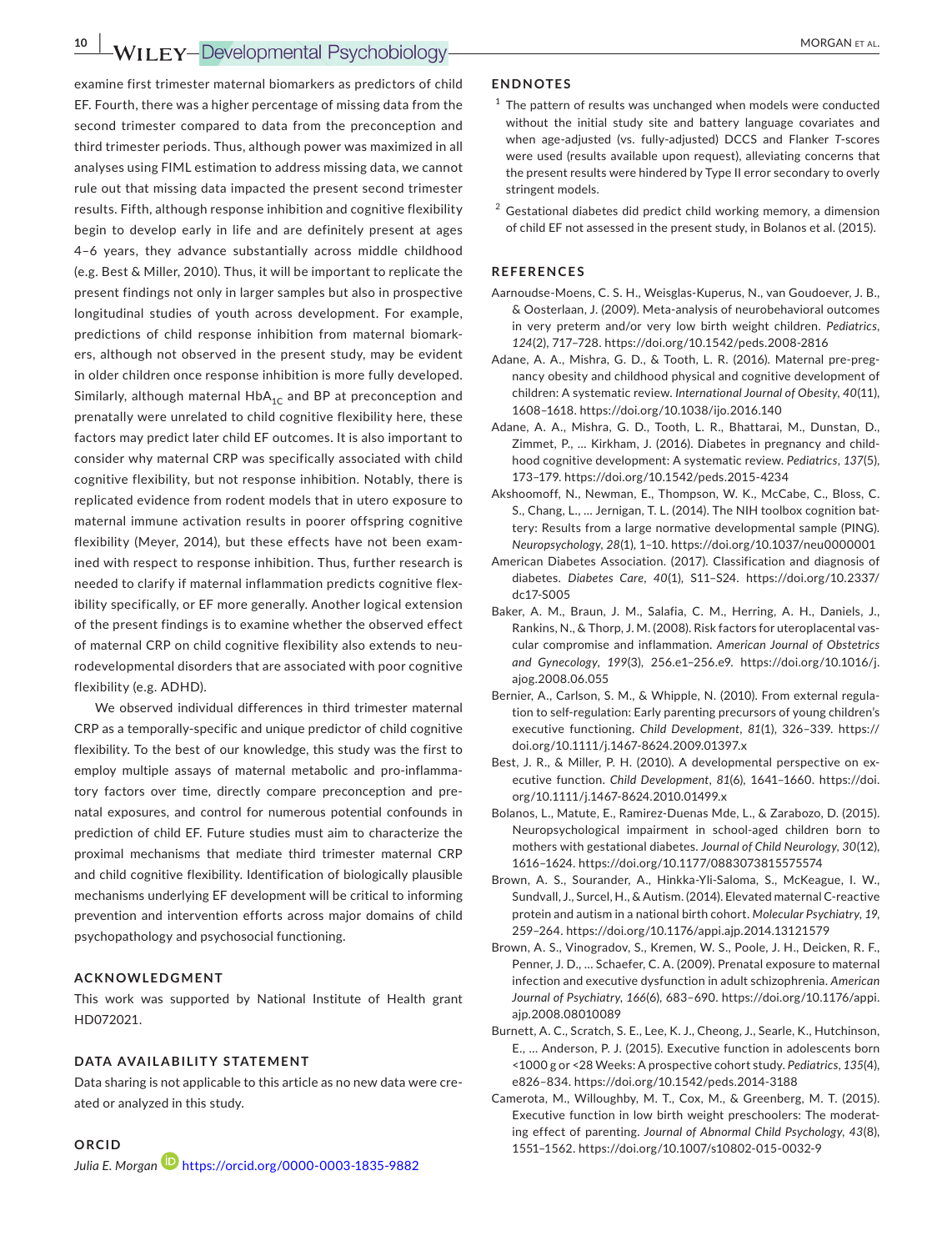- Canetta, S., Sourander, A., Surcel, H.-M., Hinkka-Yli-Salomäki, S., Leiviskä, J., Kellendonk, C., … Brown, A. S. (2014). Elevated maternal C-reactive protein and increased risk of schizophrenia in a national birth cohort. *American Journal of Psychiatry*, *171*(9), 960–968. [https://](https://doi.org/10.1176/appi.ajp.2014.13121579) [doi.org/10.1176/appi.ajp.2014.13121579](https://doi.org/10.1176/appi.ajp.2014.13121579)
- Casaletto, K. B., Umlauf, A., Beaumont, J., Gershon, R., Slotkin, J., Akshoomoff, N., & Heaton, R. K. (2015). Demographically corrected normative standards for the English language version of the NIH Toolbox Cognition Battery. *Journal of the International Neuropsychological Society*, *21*(5), 378–391.<https://doi.org/10.1017/S135561771500137X>
- Casaletto, K. B., Umlauf, A., Marquine, M., Beaumont, J. L., Mungas, D., Gershon, R., … Heaton, R. K. (2016). Demographically corrected normative standards for the Spanish language version of the NIH. *Toolbox Cognition Battery*, *22*(3), 364–374. [https://doi.org/10.1017/](https://doi.org/10.1017/S1355617715000351) [S1355617715000351](https://doi.org/10.1017/S1355617715000351)
- Christian, L. M., & Porter, K. (2014). Longitudinal changes in serum proinflammatory markers across pregnancy and postpartum: Effects of maternal body mass index. *Cytokine*, *70*(2), 134–140. [https://doi.](https://doi.org/10.1016/j.cyto.2014.06.018) [org/10.1016/j.cyto.2014.06.018](https://doi.org/10.1016/j.cyto.2014.06.018)
- Clark, C., Prior, M., & Kinsella, G. (2002). The relationship between executive function abilities, adaptive, behaviour, and academic achievement in children with externalising behaviour problems. *Journal of Child Psychology and Psychiatry*, *43*(6), 785–796. [https://doi.](https://doi.org/10.1111/1469-7610.00084) [org/10.1111/1469-7610.00084](https://doi.org/10.1111/1469-7610.00084)
- Cox, J. L., Holden, J. M., & Sagovsky, R. (1987). Detection of postnatal depression: Development of the 10-item Edinburgh Postnatal Depression Scale. *British Journal of Psychiatry*, *150*(6), 782–786. [https://doi.org/10.1007/978-94-007-1694-0\\_2](https://doi.org/10.1007/978-94-007-1694-0_2)
- Deave, T., Heron, J., Evans, J., & Emond, A. (2008). The impact of maternal depression in pregnancy on early child development. *BJOG: an International Journal of Obstetrics & Gynaecology*, *115*(8), 1043–1051. <https://doi.org/10.1111/j.1471-0528.2008.01752.x>
- Diamantopoulou, S., Rydell, A.-M., Thorell, L. B., & Bohlin, G. (2007). Impact of executive functioning and symptoms of attention deficit hyperactivity disorder on children's peer relations and school performance. *Developmental Neuropsychology*, *32*(1), 521–542. [https://doi.](https://doi.org/10.1080/87565640701360981) [org/10.1080/87565640701360981](https://doi.org/10.1080/87565640701360981)
- Diamond, A. (2012). Activities and programs that improve children's executive functions. *Current Directions in Psychological Science*, *21*(5), 335–341.<https://doi.org/10.1177/0963721412453722>
- Diamond, A., & Lee, K. (2011). Interventions shown to aid executive function development in children 4 to 12 years old. *Science*, *333*(6045), 959–964. <https://doi.org/10.1126/science.1204529>
- Dunkel Schetter, C., Schafer, P., Lanzi, R. G., Clark-Kauffman, E., Raju, T. N. K., & Hillemeier, M. M. (2013). Shedding light on the mechanisms underlying health disparities through community participatory methods: The stress pathway. *Perspectives on Psychological Science*, *8*(6), 613–633.<https://doi.org/10.1177/1745691613506016>
- Elovitz, M. A., Brown, A. G., Breen, K., Anton, L., Maubert, M., & Burd, I. (2011). Intrauterine inflammation, insufficient to induce parturition, still evokes fetal and neonatal brain injury. *International Journal of Developmental Neuroscience*, *29*(6), 663–671. [https://doi.](https://doi.org/10.1016/j.ijdevneu.2011.02.011) [org/10.1016/j.ijdevneu.2011.02.011](https://doi.org/10.1016/j.ijdevneu.2011.02.011)
- Friedman, N. P., Miyake, A., Young, S. E., Defries, J. C., Corley, R. P., & Hewitt, J. K. (2008). Individual differences in executive functions are almost entirely genetic in origin. *Journal of Experimental Psychology: General*, *137*(2), 201–225.<https://doi.org/10.1037/0096-3445.137.2.201>
- Gershon, R. C., Wagster, M. V., Hendrie, H. C., Fox, N. A., Cook, K. F., & Nowinski, C. J. (2013). NIH Toolbox for assessment of neurological and behavioral function. *Neurology*, *80*(Suppl 3), S2–S6. [https://doi.](https://doi.org/10.1212/WNL.0b013e3182872e5f) [org/10.1212/WNL.0b013e3182872e5f](https://doi.org/10.1212/WNL.0b013e3182872e5f)
- Golan, H. M., Lev, V., Hallak, M., Sorokin, Y., & Huleihel, M. (2005). Specific neurodevelopmental damage in mice offspring following maternal inflammation during pregnancy. *Neuropharmacology*, *48*(6), 903–917.<https://doi.org/10.1016/j.neuropharm.2004.12.023>

# **<u>Developmental Psychobiology—WILEY—<sup>11</sup>**<br>Developmental Psychobiology—WILEY—</u>

- Goldstein, D. E., Little, R. R., Lorenz, R. A., Malone, J. I., Nathan, D., Peterson, C. M., & Sacks, D. B. (2003). Tests of glycemia in diabetes. *Diabetes Care*, *27*(7), 1761–1773. [https://doi.org/10.2337/diaca](https://doi.org/10.2337/diacare.26.2007.S106) [re.26.2007.S106](https://doi.org/10.2337/diacare.26.2007.S106)
- Graham, A. M., Rasmussen, J. M., Rudolph, M. D., Heim, C. M., Gilmore, J. H., Styner, M., … Buss, C. (2018). Maternal systemic interleukin-6 during pregnancy is associated with newborn amygdala phenotypes and subsequent behavior at 2 years of age. *Biological Psychiatry*, *83*(2), 109–119.<https://doi.org/10.1016/j.biopsych.2017.05.027>
- Hackman, D. A., Farah, M. J., & Meaney, M. J. (2010). Socioeconomic status and the brain: Mechanistic insights from human and animal research. *Nature Reviews Neuroscience*, *11*, 651–659. [https://doi.](https://doi.org/10.1038/nrn2897) [org/10.1038/nrn2897](https://doi.org/10.1038/nrn2897)
- Hart, H., Radua, J., Nakao, T., Mataix-Cols, D., & Rubia, K. (2013). Metaanalysis of functional magnetic resonance imaging studies of inhibition and attention in attention-deficit/hyperactivity disorder. *JAMA Psychiatry*, *70*(2), 185–198. [https://doi.org/10.1001/jamapsychi](https://doi.org/10.1001/jamapsychiatry.2013.277) [atry.2013.277](https://doi.org/10.1001/jamapsychiatry.2013.277)
- Hedderson, M. M., & Ferrara, A. (2008). High blood pressure before and during early pregnancy is associated with an increased risk of gestational diabetes. *Diabetes Care*, *31*(12), 2362–2367. [https://doi.](https://doi.org/10.2337/dc08-1193) [org/10.2337/dc08-1193](https://doi.org/10.2337/dc08-1193)
- Hwang, H. S., Kwon, J. Y., Kim, M. A., Park, Y. W., & Kim, Y. H. (2007). Maternal serum highly sensitive C-reactive protein in normal pregnancy and pre-eclampsia. *International Journal of Gynecology and Obstetrics*, *98*(2), 105–109. [https://doi.org/10.1016/j.](https://doi.org/10.1016/j.ijgo.2007.03.050) [ijgo.2007.03.050](https://doi.org/10.1016/j.ijgo.2007.03.050)
- Jonakait, G. M. (2007). The effects of maternal inflammation on neuronal development: Possible mechanisms. *International Journal of Developmental Neuroscience*, *25*(7), 415–425. [https://doi.](https://doi.org/10.1016/j.ijdevneu.2007.08.017) [org/10.1016/j.ijdevneu.2007.08.017](https://doi.org/10.1016/j.ijdevneu.2007.08.017)
- Kozhimannil, K. B., Pereira, M. A., & Harlow, B. L. (2014). Association between diabetes and perinatal depression among low-income mothers. *JAMA*, *301*(8), 842–847.<https://doi.org/10.1001/jama.2009.201>
- Krakowiak, P., Walker, C. K., Bremer, A. A., Baker, A. S., Ozonoff, S., Hansen, R. L., & Hertz-Picciotto, I. (2012). Maternal metabolic conditions and risk for autism and other neurodevelopmental disorders. *Pediatrics*, *129*(5), e1121–e1128. [https://doi.org/10.1542/](https://doi.org/10.1542/peds.2011-2583) [peds.2011-2583](https://doi.org/10.1542/peds.2011-2583)
- Kundakovic, M. (2017). Fearing the mother's virus: The lasting consequences of prenatal immune activation on the epigenome and brain function. *Biological Psychiatry*, *81*(3), e23–e25. [https://doi.](https://doi.org/10.1016/j.biopsych.2016.11.005) [org/10.1016/j.biopsych.2016.11.005](https://doi.org/10.1016/j.biopsych.2016.11.005)
- Little, R. J. A. (1988). A test of missing completely at random for multivariate data with missing values. *Journal of the American Statistical Association*, *83*(404), 1198–1202. [https://doi.org/10.1080/01621](https://doi.org/10.1080/01621459.1988.10478722) [459.1988.10478722](https://doi.org/10.1080/01621459.1988.10478722)
- Madore, C., Leyrolle, Q., Lacabanne, C., Benmamar-Badel, A., Joffre, C., Nadjar, A., & Layé, S. (2016). Neuroinflammation in autism: Plausible role of maternal inflammation, dietary omega 3, and microbiota. *Neural Plasticity*, *2016*, 1–15.<https://doi.org/10.1155/2016/3597209>
- Marcus, S. M., Flynn, H. A., Blow, F., & Barry, K. (2005). A screening study of antidepressant treatment rates and mood symptoms in pregnancy. *Archives of Women's Mental Health*, *8*(1), 25–27. [https://doi.](https://doi.org/10.1007/s00737-005-0072-1) [org/10.1007/s00737-005-0072-1](https://doi.org/10.1007/s00737-005-0072-1)
- McGrath, L. M., Braaten, E. B., Doty, N. D., Willoughby, B. L., Wilson, H. K., O'Donnell, E. H., … Doyle, A. E. (2015). Extending the 'cross-disorder' relevance of executive functions to dimensional neuropsychiatric traits in youth. *Journal of Child Psychology and Psychiatry*. [https://](https://doi.org/10.1111/jcpp.12463) [doi.org/10.1111/jcpp.12463](https://doi.org/10.1111/jcpp.12463)
- Meyer, U. (2014). Prenatal Poly(I:C) exposure and other developmental immune activation models in rodent systems. *Biological Psychiatry*, *75*(4), 307–315.<https://doi.org/10.1016/j.biopsych.2013.07.011>
- Meyer, U., Feldon, J., & Dammann, O. (2011). Schizophrenia and autism: Both shared and disorder-specific pathogenesis via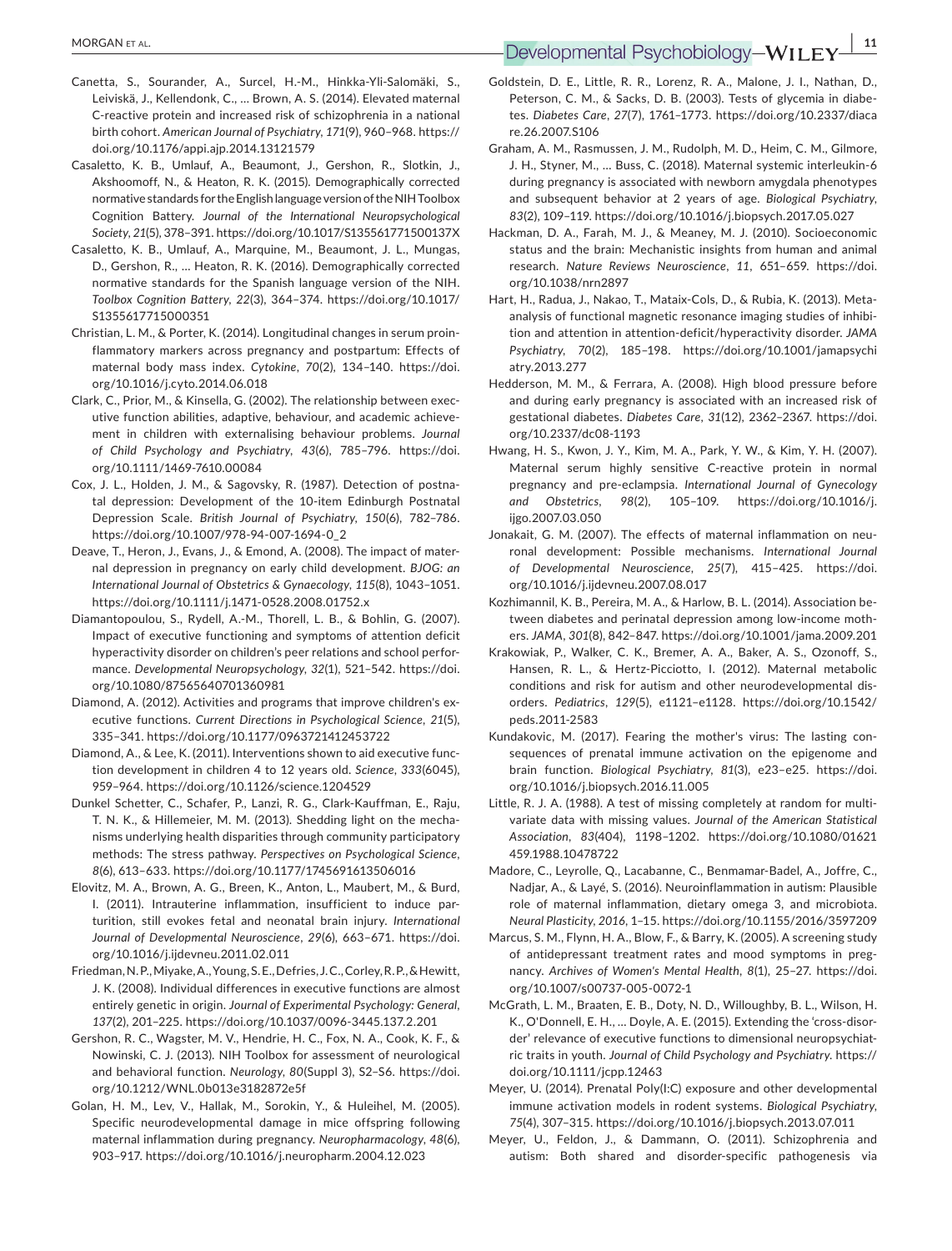perinatal inflammation? *Pediatric Research*, *69*(5), 26–33. [https://doi.](https://doi.org/10.1203/PDR.0b013e318212c196) [org/10.1203/PDR.0b013e318212c196](https://doi.org/10.1203/PDR.0b013e318212c196)

- Meyer, U., Nyffeler, M., Engler, A., Urwyler, A., Schedlowski, M., Knuesel, I., … Feldon1, J. (2006). The time of prenatal immune challenge determines the specificity of inflammation-mediated brain and behavioral pathology. *Journal of Neuroscience*, *26*(18), 4752–4762. [https://doi.](https://doi.org/10.1523/JNEUROSCI.0099-06.2006) [org/10.1523/JNEUROSCI.0099-06.2006](https://doi.org/10.1523/JNEUROSCI.0099-06.2006)
- Mina, T. H., Lahti, M., Drake, A. J., Räikkönen, K., Minnis, H., Denison, F. C., … Reynolds, R. M. (2016). Prenatal exposure to very severe maternal obesity is associated with adverse neuropsychiatric outcomes in children. *Psychological Medicine*, *47*(2), 353–362. [https://](https://doi.org/10.1017/S0033291716002452) [doi.org/10.1017/S0033291716002452](https://doi.org/10.1017/S0033291716002452)
- Miyake, A., Friedman, N. P., Emerson, M. J., Witzki, A. H., Howerter, A., & Wager, T. D. (2000). The unity and diversity of executive functions and their contributions to complex "Frontal Lobe" tasks: A latent variable analysis. *Cognitive Psychology*, *41*(1), 49–100. [https://doi.](https://doi.org/10.1006/cogp.1999.0734) [org/10.1006/cogp.1999.0734](https://doi.org/10.1006/cogp.1999.0734)
- Monk, C. S., Webb, S. J., & Nelson, C. A. (2001). Prenatal neurobiological development: Molecular mechanisms and anatomical change. *Developmental Neuropsychology*, *19*(2), 147–171. [https://doi.](https://doi.org/10.1207/S15326942DN1902) [org/10.1207/S15326942DN1902](https://doi.org/10.1207/S15326942DN1902)
- Mungas, D., Widaman, K., Zelazo, P. D., Tulsky, D., Heaton, R. K., Slotkin, J., … Gershon, R. C. (2013). NIH toolbox cognition battery (CB): Factor structure for 3 to 15 year olds. *Monographs of the Society for Research in Child Development*, *78*(4), 103–118. [https://doi.org/10.1111/](https://doi.org/10.1111/mono.12037) mono. 12037
- Ornoy, A., Reece, E. A., Pavlinkova, G., Kappen, C., & Miller, R. K. (2015). Effect of maternal diabetes on the embryo, fetus, and children: Congenital anomalies, genetic and epigenetic changes and developmental outcomes. *Birth Defects Research Part C - Embryo Today: Reviews*, *105*(1), 53–72. <https://doi.org/10.1002/bdrc.21090>
- Pearson, T. A., Mensah, G. A., Alexander, R. W., Anderson, J. L., Cannon, R. O., Criqui, M., … Vinicor, F. (2003). Markers of inflammation and cardiovascular disease: Application to clinical and public health practice: A statement for healthcare professionals from the centers for disease control and prevention and the American Heart Association. *Circulation*, *107*(3), 499–511. [https://doi.org/10.1161/01.CIR.00000](https://doi.org/10.1161/01.CIR.0000052939.59093.45) [52939.59093.45](https://doi.org/10.1161/01.CIR.0000052939.59093.45)
- Pennington, B. F., & Ozonoff, S. (1996). Executive functions and developmental psychopathology. *Journal of Child Psychology and Psychiatry*, *37*(1), 51–87. [https://doi.org/10.1111/j.1469-7610.1996.](https://doi.org/10.1111/j.1469-7610.1996.tb01380.x) [tb01380.x](https://doi.org/10.1111/j.1469-7610.1996.tb01380.x)
- Qiu, C., Sorensen, T. K., Luthy, D. A., & Williams, M. A. (2004). A prospective study of maternal serum C-reactive protein (CRP) concentrations and risk of gestational diabetes mellitus. *Paediatric and Perinatal Epidemiology*, *18*(5), 377–384. [https://doi.](https://doi.org/10.1111/j.1365-3016.2004.00578.x) [org/10.1111/j.1365-3016.2004.00578.x](https://doi.org/10.1111/j.1365-3016.2004.00578.x)
- Ramey, S. L., Schafer, P., DeClerque, J. L., Lanzi, R. G., Hobel, C., Shalowitz, M., … Raju, T. N. K. (2015). The preconception stress and resiliency pathways model: A multi-level framework on maternal, paternal, and child health disparities derived by community-based participatory research. *Maternal and Child Health Journal*, *19*(4), 707–719. [https://](https://doi.org/10.1007/s10995-014-1581-1) [doi.org/10.1007/s10995-014-1581-1](https://doi.org/10.1007/s10995-014-1581-1)
- Ridker, P. M. (2003). Clinical application of C-reactive protein for cardiovascular disease detection and prevention. *Circulation*, *107*(3), 363–369.<https://doi.org/10.1161/01.CIR.0000053730.47739.3C>
- Ross, E. J., Graham, D. L., Money, K. M., & Stanwood, G. D. (2015). Developmental consequences of fetal exposure to drugs: What we know and what we still must learn. *Neuropsychopharmacology*, *40*(1), 61–87. <https://doi.org/10.1038/npp.2014.147>
- Rudolph, M. D., Graham, A. M., Feczko, E., Miranda-Dominguez, O., Rasmussen, J. M., Nardos, R., … Fair, D. A. (2018). Maternal IL-6 during pregnancy can be estimated from newborn brain connectivity and predicts future working memory in offspring. *Nature Neuroscience*, *21*(5), 765–772.<https://doi.org/10.1038/s41593-018-0128-y>
- Santor, D. A., & Coyne, J. C. (1997). Shortening the CES-D to improve its ability to detect cases of depression. *Psychological Assessment*, *9*(3), 233–243. <https://doi.org/10.1037/1040-3590.9.3.233>
- Schlomer, G. L., Bauman, S., & Card, N. A. (2010). Best practices for missing data management in counseling psychology. *Journal of Counseling Psychology*, *57*(1), 1–10.<https://doi.org/10.1037/a0018082>
- Scholl, T. O., Sowers, M., Chen, X., & Lenders, C. (2001). Maternal glucose concentration influences fetal growth, gestation, and pregnancy complications. *American Journal of Epidemiology*, *154*(6), 514–520. <https://doi.org/10.1093/aje/154.6.514>
- Shalowitz, M. U., Schetter, C. D., Hillemeier, M. M., Chinchilli, V. M., Adam, E. K., Hobel, C. J., … Raju, T. N. K. (2019). Cardiovascular and metabolic risk in women in the first year postpartum: Allostatic load as a function of race, ethnicity, and poverty status. *American Journal of Perinatology*, *36*(10), 1079–1089.<https://doi.org/10.1055/s-0038-1675618>
- Short, S. J., Lubach, G. R., Karasin, A. I., Olsen, C. W., Styner, M., Knickmeyer, R. C., … Coe, C. L. (2010). Maternal influenza infection during pregnancy impacts postnatal brain development in the rhesus monkey. *Biological Psychiatry*, *67*(10), 965–973. [https://doi.](https://doi.org/10.1016/j.biopsych.2009.11.026) [org/10.1016/j.biopsych.2009.11.026](https://doi.org/10.1016/j.biopsych.2009.11.026)
- Sibai, B. M., Caritis, S. N., Hauth, J. C., MacPherson, C., VanDorsten, J. P., Klebanoff, M., … Roberts, J. (2000). Preterm delivery in women with pregestational diabetes mellitus or chronic hypertension relative to women with uncomplicated pregnancies. *American Journal of Obstetrics and Gynecology*, *183*(6), 1520–1524. [https://doi.](https://doi.org/10.1067/mob.2000.107621) [org/10.1067/mob.2000.107621](https://doi.org/10.1067/mob.2000.107621)
- Smith, G. D., Lawlor, D. A., Harbord, R., Timpson, N., Rumley, A., Lowe, G. D. O., … Ebrahim, S. (2005). Association of C-reactive protein with blood pressure and hypertension: Life course confounding and Mendelian randomization tests of causality. *Arteriosclerosis, Thrombosis, and Vascular Biology*, *25*(5), 1051–1056. [https://doi.](https://doi.org/10.1161/01.ATV.0000160351.95181.d0) [org/10.1161/01.ATV.0000160351.95181.d0](https://doi.org/10.1161/01.ATV.0000160351.95181.d0)
- Tuovinen, S., Eriksson, J. G., Kajantie, E., & Räikkönen, K. (2014). Maternal hypertensive pregnancy disorders and cognitive functioning of the offspring: A systematic review. *Journal of the American Society of Hypertension*, *8*(11), 832–847. [https://doi.org/10.1016/j.](https://doi.org/10.1016/j.jash.2014.09.005) [jash.2014.09.005](https://doi.org/10.1016/j.jash.2014.09.005)
- Urakubo, A., Jarskog, L. F., Lieberman, J. A., & Gilmore, J. H. (2001). Prenatal exposure to maternal infection alters cytokine expression in the placenta, amniotic fluid, and fetal brain. *Schizophrenia Research*, *47*, 27–36. [https://doi.org/10.1016/S0920-9964\(00\)00032-3](https://doi.org/10.1016/S0920-9964(00)00032-3)
- Valero De Bernabé, J., Soriano, T., Albaladejo, R., Juarranz, M., Calle, M. E., Martínez, D., & Domínguez-Rojas, V. (2004). Risk factors for low birth weight: A review. *European Journal of Obstetrics Gynecology and Reproductive Biology*, *116*, 3–15. [https://doi.org/10.1016/j.](https://doi.org/10.1016/j.ejogrb.2004.03.007) [ejogrb.2004.03.007](https://doi.org/10.1016/j.ejogrb.2004.03.007)
- van der Burg, J. W., Sen, S., Chomitz, V. R., Seidell, J. C., Leviton, A., & Dammann, O. (2016). The role of systemic inflammation linking maternal body mass index to neurodevelopment in children: Inflammation and neurodevelopment. *Pediatric Research*, *79*, 3–12. <https://doi.org/10.1002/aur.1474.Replication>
- Vuillermot, S., Weber, L., Feldon, J., & Meyer, U. (2010). A longitudinal examination of the neurodevelopmental impact of prenatal immune activation in mice reveals primary defects in dopaminergic development relevant to schizophrenia. *Journal of Neuroscience*, *30*(4), 1270– 1287.<https://doi.org/10.1523/JNEUROSCI.5408-09.2010>
- Wade, M., & Jenkins, J. M. (2016). Pregnancy hypertension and the risk for neuropsychological difficulties across early development: A brief report. *Child Neuropsychology*, *22*(2), 247–254. [https://doi.](https://doi.org/10.1080/09297049.2014.958070) [org/10.1080/09297049.2014.958070](https://doi.org/10.1080/09297049.2014.958070)
- Wiggs, K., Elmore, A. L., Nigg, J. T., & Nikolas, M. A. (2016). Pre- and perinatal risk for attention-deficit hyperactivity disorder: Does neuropsychological weakness explain the link? *Journal of Abnormal Child Psychology*, *44*(8), 1473–1485. [https://doi.org/10.1007/s1080](https://doi.org/10.1007/s10802-016-0142-z) [2-016-0142-z](https://doi.org/10.1007/s10802-016-0142-z)